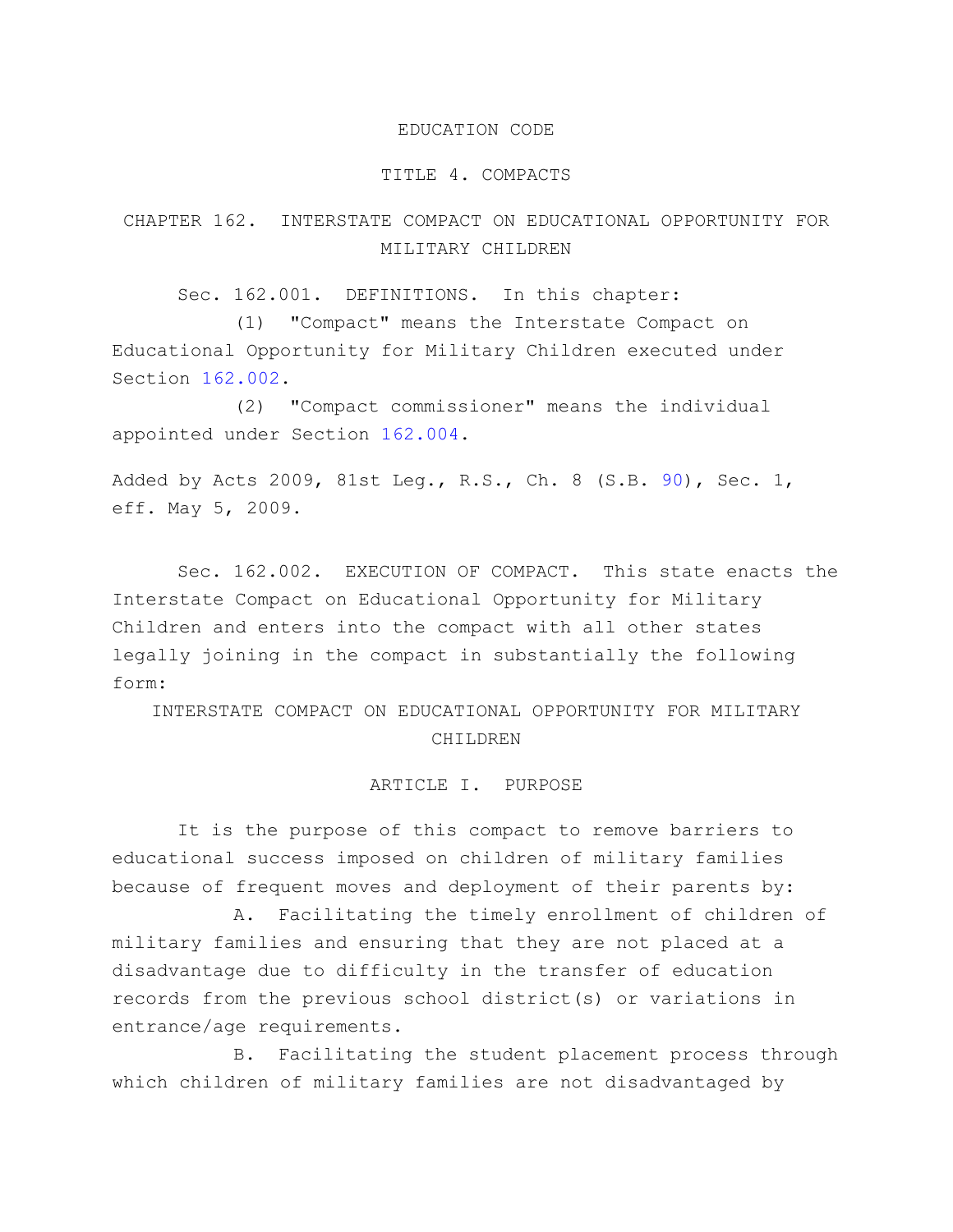variations in attendance requirements, scheduling, sequencing, grading, course content or assessment.

C. Facilitating the qualification and eligibility for enrollment, educational programs, and participation in extracurricular academic, athletic, and social activities.

D. Facilitating the on-time graduation of children of military families.

E. Providing for the promulgation and enforcement of administrative rules implementing the provisions of this compact.

F. Providing for the uniform collection and sharing of information between and among member states, schools, and military families under this compact.

G. Promoting coordination between this compact and other compacts affecting military children.

H. Promoting flexibility and cooperation between the educational system, parents, and the student in order to achieve educational success for the student.

ARTICLE II. DEFINITIONS

As used in this compact, unless the context clearly requires a different construction:

A. "Active duty" means: full-time duty status in the active uniformed service of the United States, including members of the National Guard and Reserve on active duty orders pursuant to 10 U.S.C. Sections 1209 and 1211.

B. "Children of military families" means: a schoolaged child(ren), enrolled in kindergarten through twelfth (12th) grade, in the household of an active duty member.

C. "Compact commissioner" means: the voting representative of each compacting state appointed pursuant to Article VIII of this compact.

D. "Deployment" means: the period one (1) month prior to the service members' departure from their home station on military orders through six (6) months after return to their home station.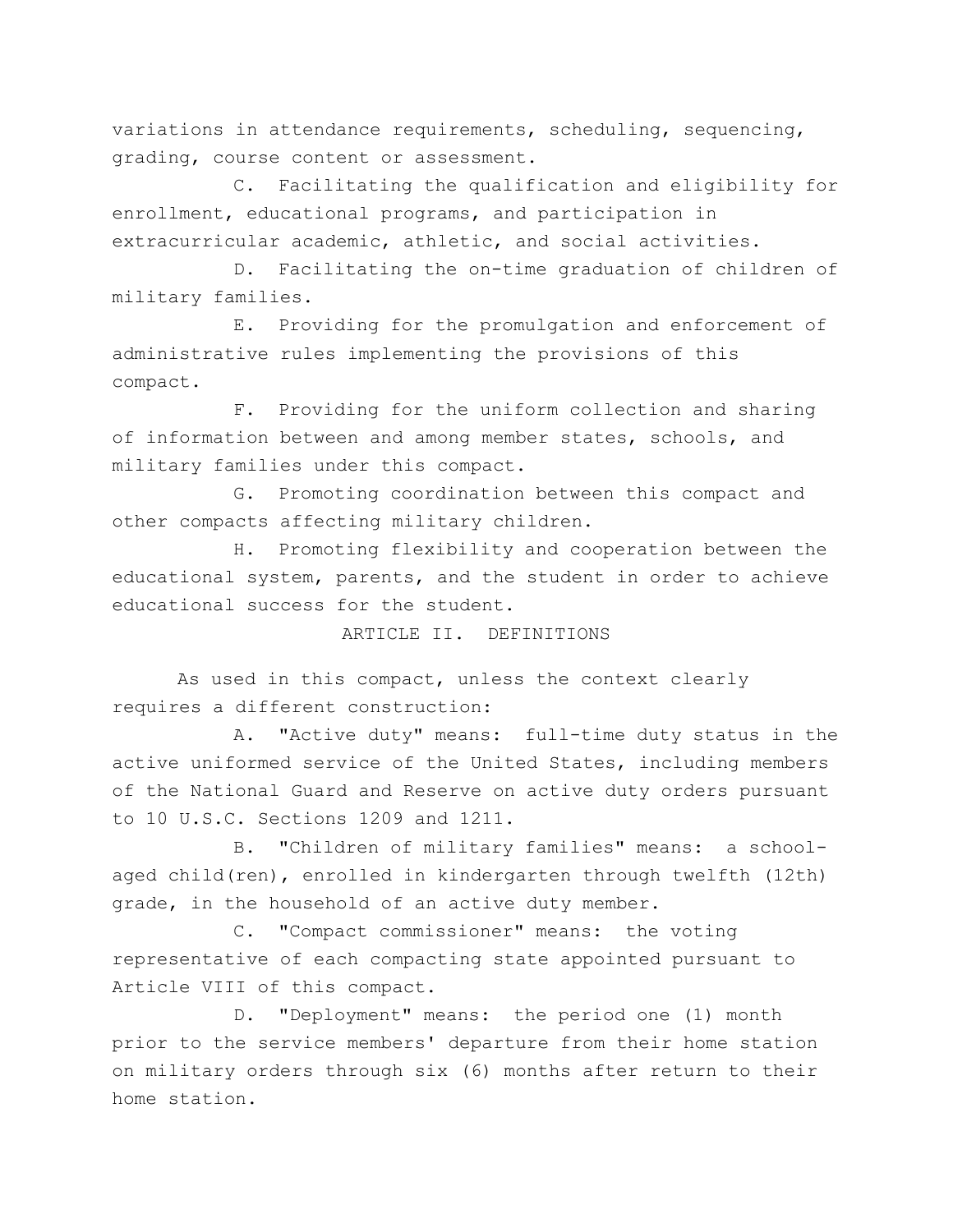E. "Education(al) records" means: those official records, files, and data directly related to a student and maintained by the school or local education agency, including but not limited to records encompassing all the material kept in the student's cumulative folder such as general identifying data, records of attendance and of academic work completed, records of achievement and results of evaluative tests, health data, disciplinary status, test protocols, and individualized education programs.

F. "Extracurricular activities" means: a voluntary activity sponsored by the school or local education agency or an organization sanctioned by the local education agency. Extracurricular activities include, but are not limited to, preparation for and involvement in public performances, contests, athletic competitions, demonstrations, displays, and club activities.

G. "Interstate Commission on Educational Opportunity for Military Children" means: the commission that is created under Article IX of this compact, which is generally referred to as Interstate Commission.

H. "Local education agency" means: a public authority legally constituted by the state as an administrative agency to provide control of and direction for kindergarten through twelfth (12th) grade public educational institutions.

I. "Member state" means: a state that has enacted this compact.

J. "Military installation" means: a base, camp, post, station, yard, center, homeport facility for any ship, or other activity under the jurisdiction of the Department of Defense, including any leased facility, which is located within any of the several states, the District of Columbia, the Commonwealth of Puerto Rico, the United States Virgin Islands, Guam, American Samoa, the Northern Marianas Islands and any other United States territory. Such term does not include any facility used primarily for civil works, rivers and harbors projects, or flood control projects.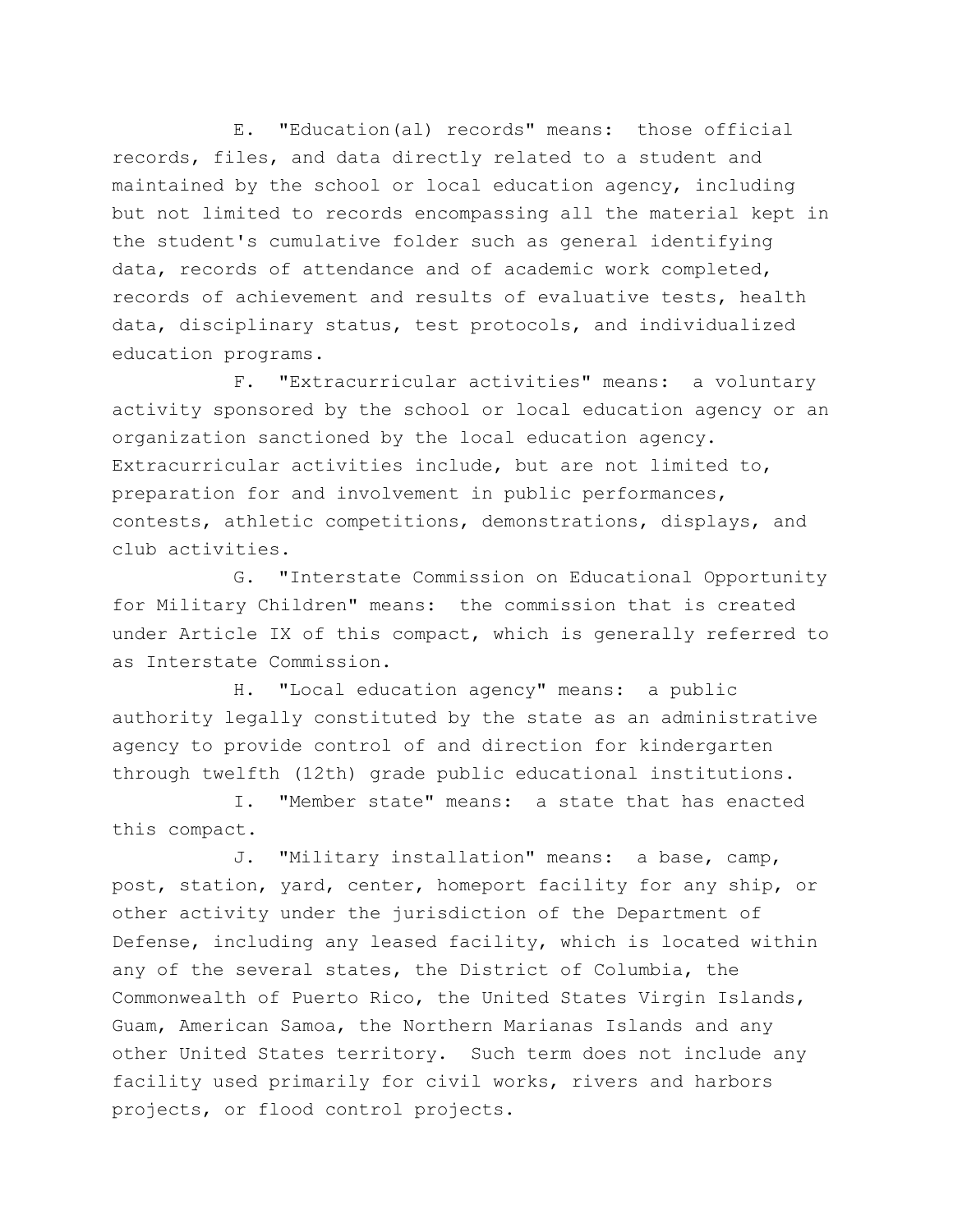K. "Non-member state" means: a state that has not enacted this compact.

L. "Receiving state" means: the state to which a child of a military family is sent, brought, or caused to be sent or brought.

M. "Rule" means: a written statement by the Interstate Commission promulgated pursuant to Article XII of this compact that is of general applicability, implements, interprets, or prescribes a policy or provision of the compact, or an organizational, procedural, or practice requirement of the Interstate Commission, and has the force and effect of statutory law in a member state, and includes the amendment, repeal, or suspension of an existing rule.

N. "Sending state" means: the state from which a child of a military family is sent, brought, or caused to be sent or brought.

O. "State" means: a state of the United States, the District of Columbia, the Commonwealth of Puerto Rico, the United States Virgin Islands, Guam, American Samoa, the Northern Marianas Islands and any other United States territory.

P. "Student" means: the child of a military family for whom the local education agency receives public funding and who is formally enrolled in kindergarten through twelfth (12th) grade.

Q. "Transition" means: (1) the formal and physical process of transferring from school to school; or (2) the period of time in which a student moves from one school in the sending state to another school in the receiving state.

R. "Uniformed service(s)" means: the Army, Navy, Air Force, Marine Corps, Coast Guard, as well as the Commissioned Corps of the National Oceanic and Atmospheric Administration, and Public Health Services.

S. "Veteran" means: a person who served in the uniformed services and who was discharged or released therefrom under conditions other than dishonorable.

ARTICLE III. APPLICABILITY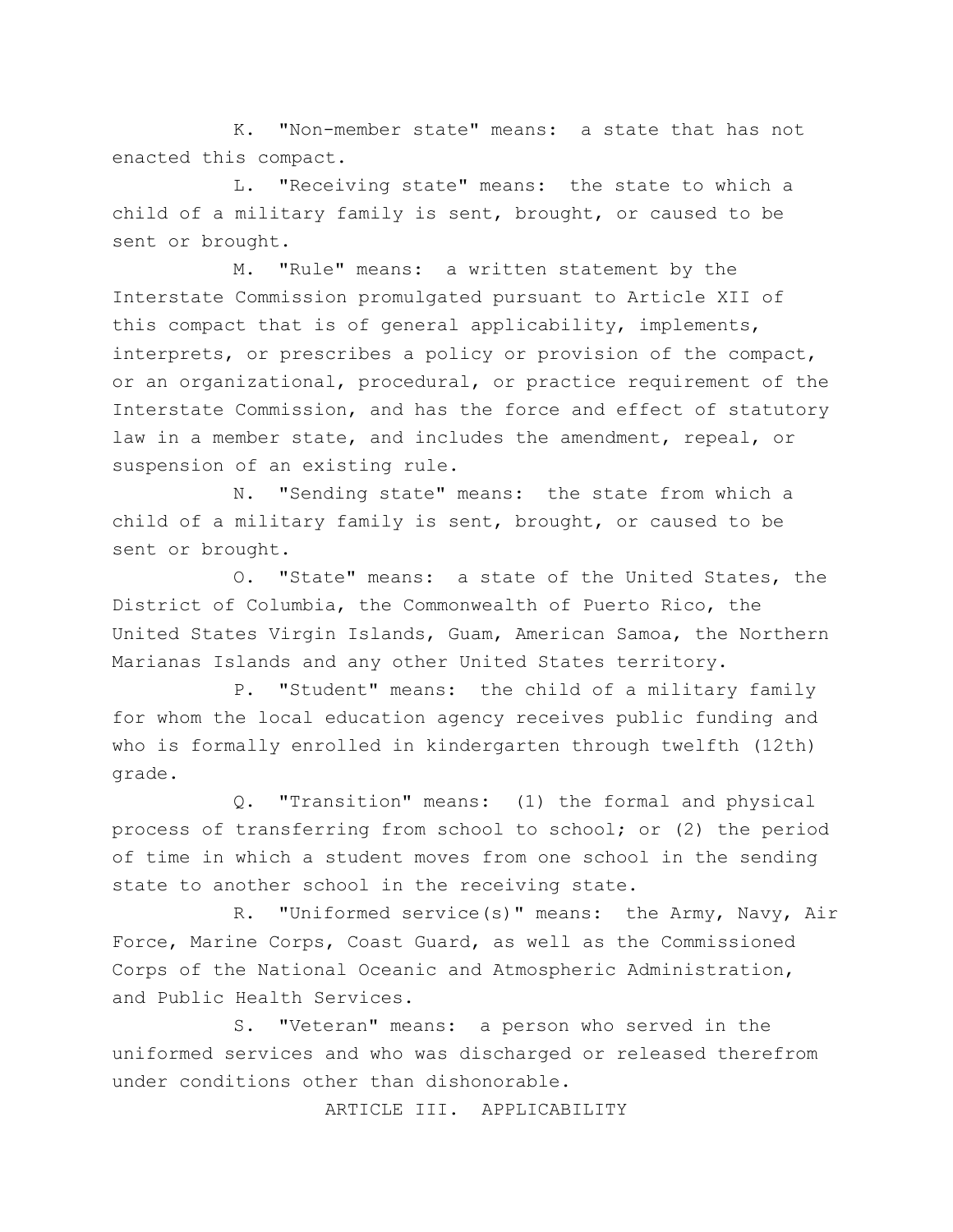A. Except as otherwise provided in Section B, this compact shall apply to the children of:

1. active duty members of the uniformed services as defined in this compact, including members of the National Guard and Reserve on active duty orders pursuant to 10 U.S.C. Sections 1209 and 1211;

2. members or veterans of the uniformed services who are severely injured and medically discharged or retired for a period of one (1) year after medical discharge or retirement; and

3. members of the uniformed services who die on active duty or as a result of injuries sustained on active duty for a period of one (1) year after death.

B. The provisions of this interstate compact shall only apply to local education agencies as defined in this compact.

C. The provisions of this compact shall not apply to the children of:

1. inactive members of the national guard and military reserves;

2. members of the uniformed services now retired, except as provided in Section A;

3. veterans of the uniformed services, except as provided in Section A; and

4. other U.S. Department of Defense personnel and other federal agency civilian and contract employees not defined as active duty members of the uniformed services.

ARTICLE IV. EDUCATIONAL RECORDS AND ENROLLMENT

A. Unofficial or "hand-carried" education records--In the event that official education records cannot be released to the parents for the purpose of transfer, the custodian of the records in the sending state shall prepare and furnish to the parent a complete set of unofficial education records containing uniform information as determined by the Interstate Commission. Upon receipt of the unofficial education records by a school in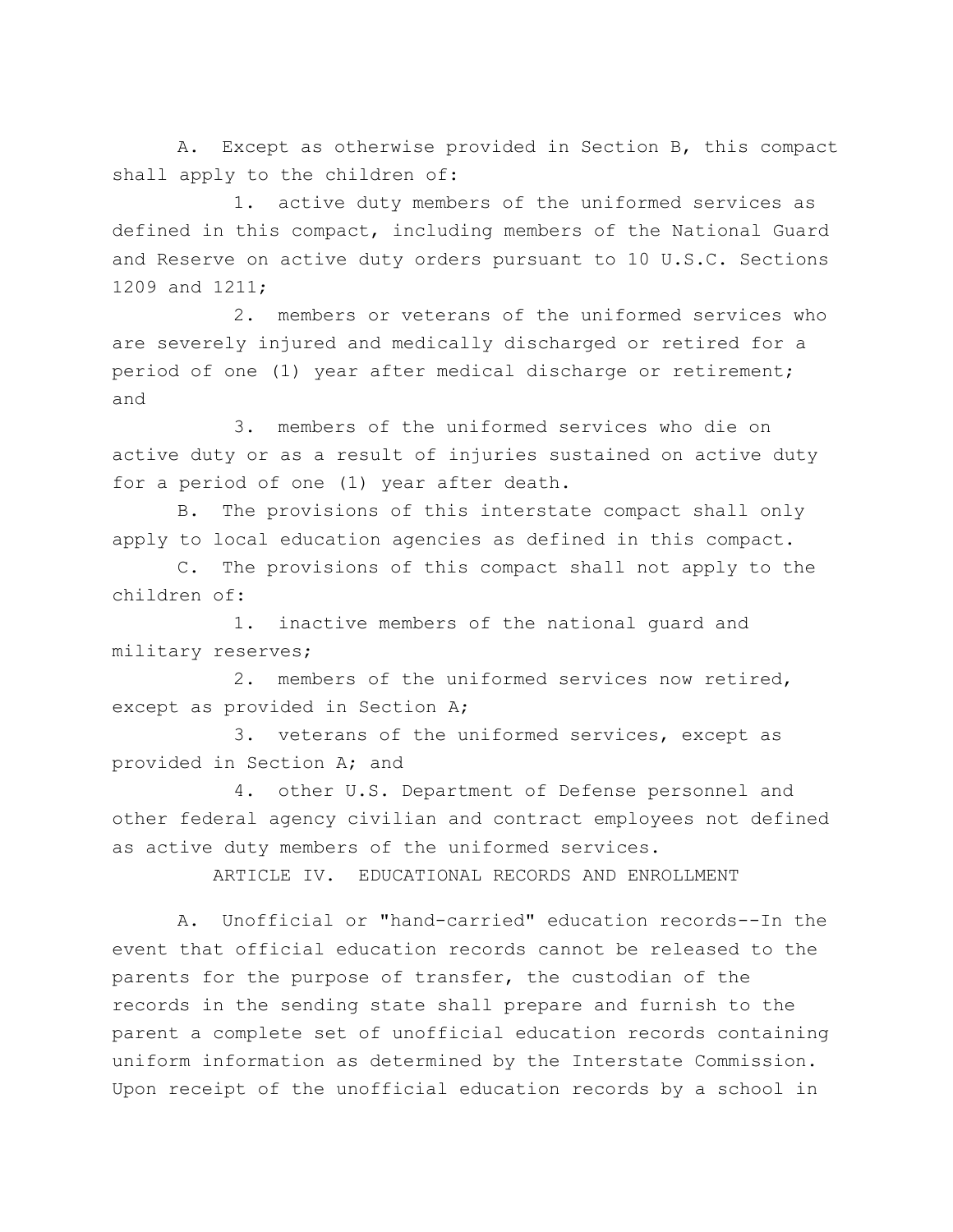the receiving state, the school shall enroll and appropriately place the student based on the information provided in the unofficial records pending validation by the official records, as quickly as possible.

B. Official education records/transcripts--Simultaneous with the enrollment and conditional placement of the student, the school in the receiving state shall request the student's official education record from the school in the sending state. Upon receipt of this request, the school in the sending state will process and furnish the official education records to the school in the receiving state within ten (10) days or within such time as is reasonably determined under the rules promulgated by the Interstate Commission.

C. Immunizations--Compacting states shall give thirty (30) days from the date of enrollment or within such time that does not exceed thirty (30) days as is reasonably determined under the rules promulgated by the Interstate Commission, for students to obtain any immunization(s) required by the receiving state. For a series of immunizations, initial vaccinations must be obtained within thirty (30) days or within such time that does not exceed thirty (30) days as is reasonably determined under the rules promulgated by the Interstate Commission. The collection and exchange of information pertaining to immunizations shall be subject to confidentiality provisions prescribed by federal law.

D. Kindergarten and first grade entrance age--Students shall be allowed to continue their enrollment at grade level in the receiving state commensurate with their grade level (including kindergarten) from a local education agency in the sending state at the time of transition, regardless of age. A student that has satisfactorily completed the prerequisite grade level in the local education agency in the sending state shall be eligible for enrollment in the next highest grade level in the receiving state, regardless of age. A student transferring after the start of the school year in the receiving state shall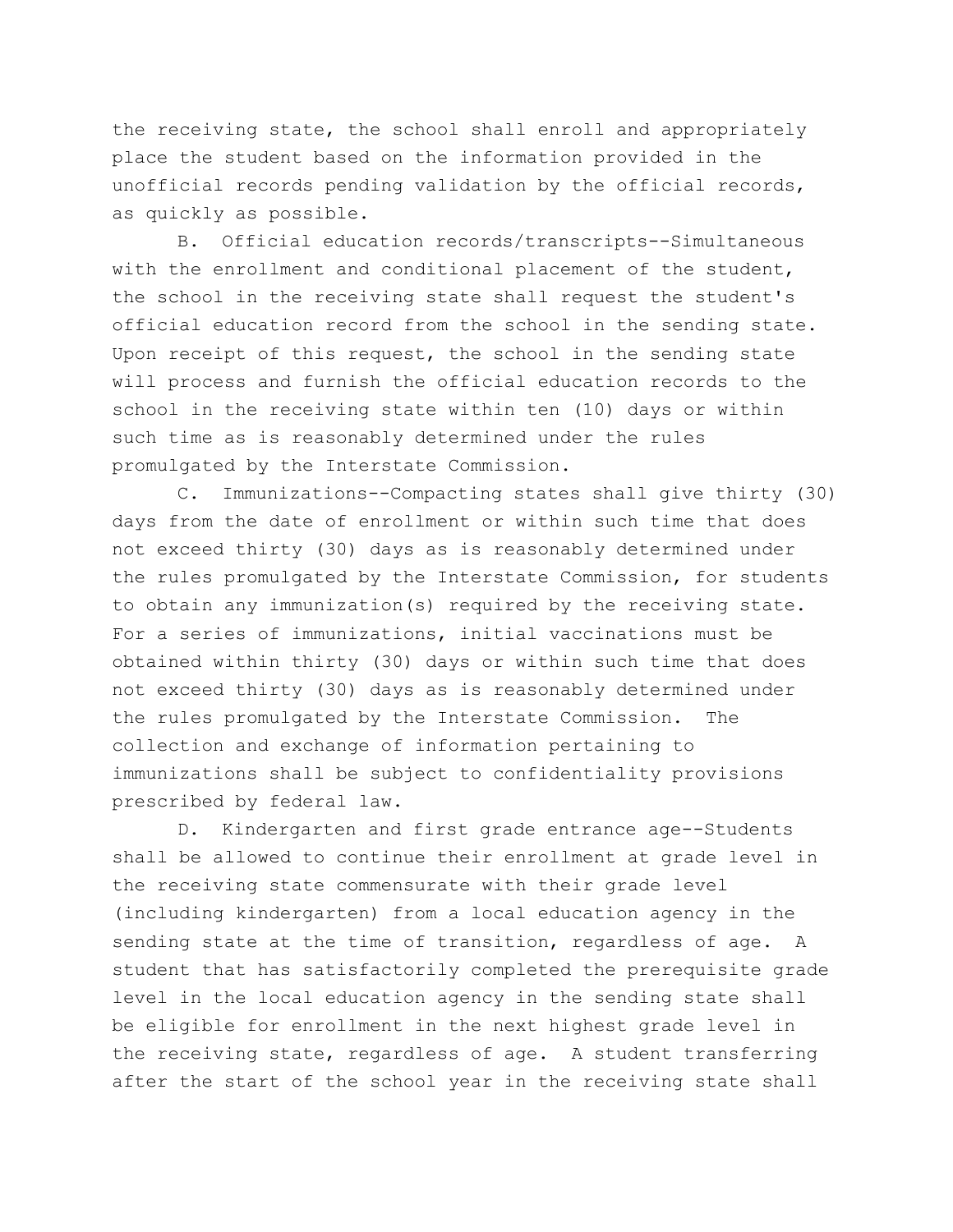enter the school in the receiving state on their validated level from an accredited school in the sending state.

ARTICLE V. PLACEMENT AND ATTENDANCE

A. Course placement--When the student transfers before or during the school year, the receiving state school shall initially honor placement of the student in educational courses based on the student's enrollment in the sending state school and/or educational assessments conducted at the school in the sending state if the courses are offered. Course placement includes but is not limited to honors, international baccalaureate, advanced placement, vocational, technical, and career pathways courses. Continuing the student's academic program from the previous school and promoting placement in academically and career challenging courses should be paramount when considering placement. This does not preclude the school in the receiving state from performing subsequent evaluations to ensure appropriate placement and continued enrollment of the student in the course(s).

B. Educational program placement--The receiving state school shall initially honor placement of the student in educational programs based on current educational assessments conducted at the school in the sending state or participation/placement in like programs in the sending state. Such programs include, but are not limited to: (1) gifted and talented programs; and (2) English as a second language (ESL). This does not preclude the school in the receiving state from performing subsequent evaluations to ensure appropriate placement of the student.

C. Special education services--(1) In compliance with the federal requirements of the Individuals with Disabilities Education Act (IDEA) (20 U.S.C. Section 1400 et seq.), the receiving state shall initially provide comparable services to a student with disabilities based on his/her current Individualized Education Program (IEP); and (2) In compliance with the requirements of Section 504 of the Rehabilitation Act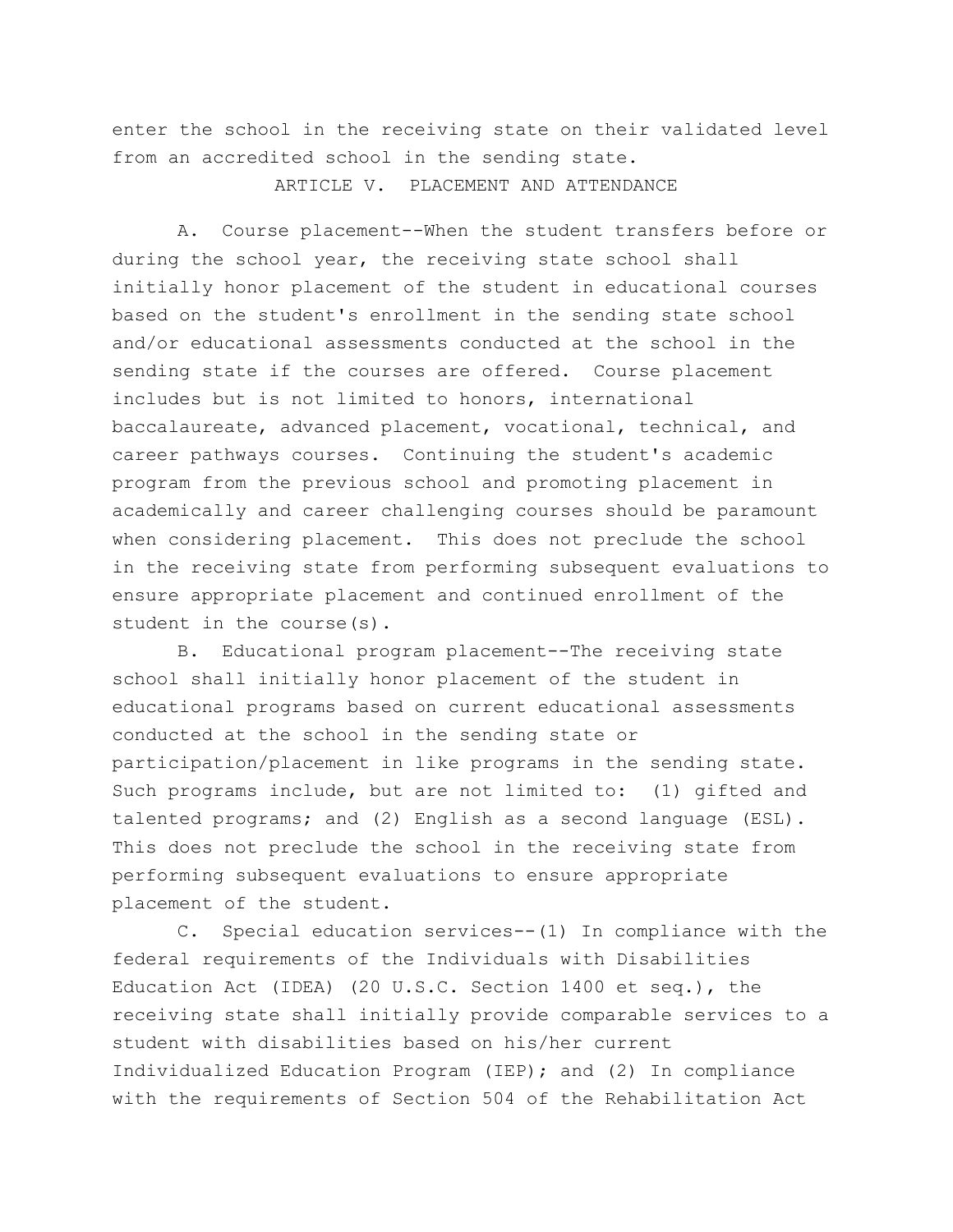(29 U.S.C.A. Section 794), and with Title II of the Americans with Disabilities Act (42 U.S.C.A. Sections 12131-12165), the receiving state shall make reasonable accommodations and modifications to address the needs of incoming students with disabilities, subject to an existing 504 or Title II Plan, to provide the student with equal access to education. This does not preclude the school in the receiving state from performing subsequent evaluations to ensure appropriate placement of the student.

D. Placement flexibility--Local education agency administrative officials shall have flexibility in waiving course/program prerequisites, or other preconditions for placement in courses/programs offered under the jurisdiction of the local education agency.

E. Absence as related to deployment activities--A student whose parent or legal guardian is an active duty member of the uniformed services, as defined by the compact, and has been called to duty for, is on leave from, or immediately returned from deployment to a combat zone or combat support posting, shall be granted additional excused absences at the discretion of the local education agency superintendent to visit with his or her parent or legal guardian relative to such leave or deployment of the parent or guardian.

ARTICLE VI. ELIGIBILITY

A. Eligibility for enrollment

1. Special power of attorney, relative to the guardianship of a child of a military family and executed under applicable law, shall be sufficient for the purposes of enrollment and all other actions requiring parental participation and consent.

2. A local education agency shall be prohibited from charging local tuition to a transitioning military child placed in the care of a non-custodial parent or other person standing in loco parentis who lives in a jurisdiction other than that of the custodial parent.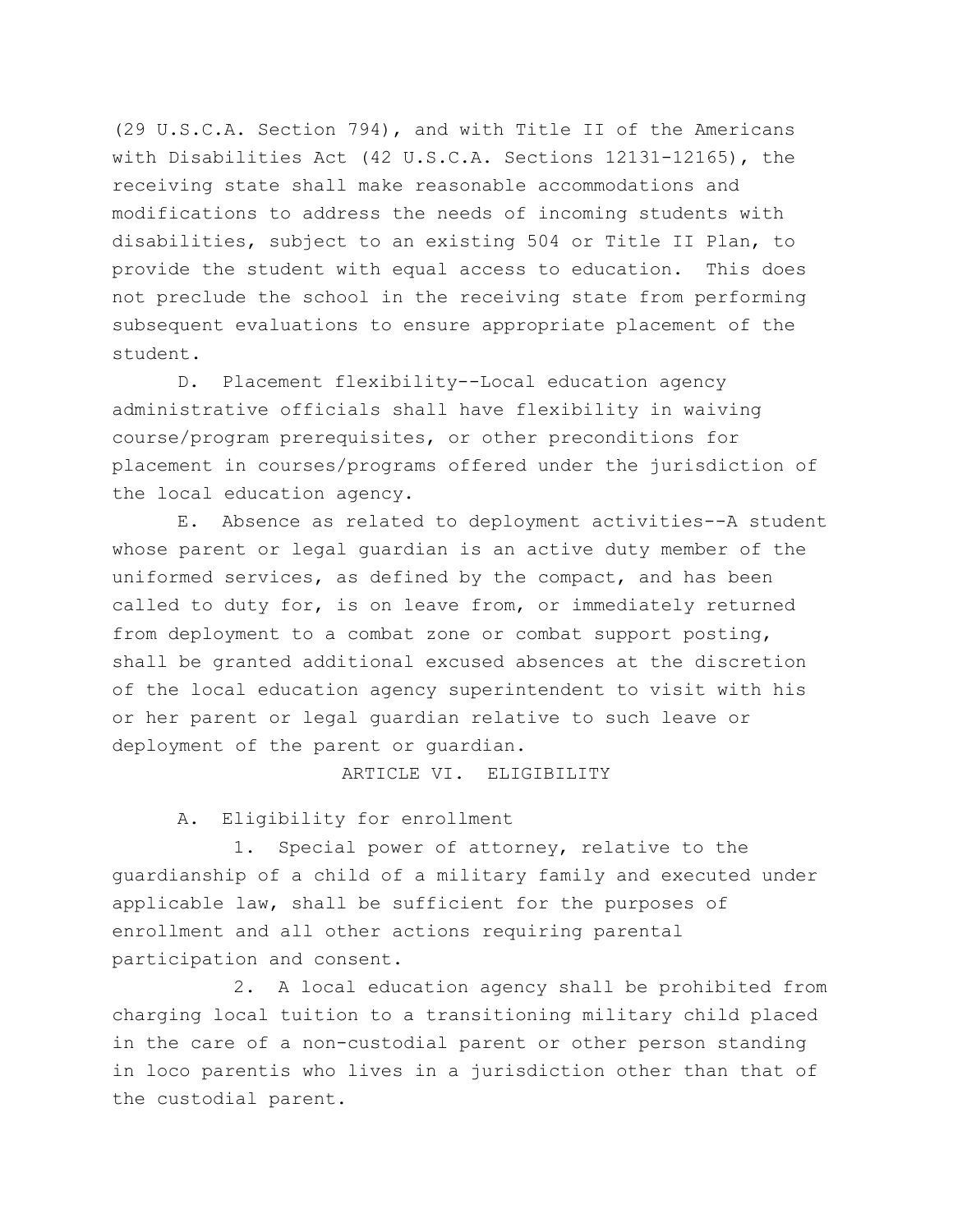3. A transitioning military child, placed in the care of a non-custodial parent or other person standing in loco parentis who lives in a jurisdiction other than that of the custodial parent, may continue to attend the school in which he/she was enrolled while residing with the custodial parent.

B. Eligibility for extracurricular participation--State and local education agencies shall facilitate the opportunity for transitioning military children's inclusion in extracurricular activities, regardless of application deadlines, to the extent they are otherwise qualified.

## ARTICLE VII. GRADUATION

In order to facilitate the on-time graduation of children of military families, states and local education agencies shall incorporate the following procedures:

A. Waiver requirements--Local education agency administrative officials shall waive specific courses required for graduation if similar coursework has been satisfactorily completed in another local education agency or shall provide reasonable justification for denial. Should a waiver not be granted to a student who would qualify to graduate from the sending school, the local education agency shall provide an alternative means of acquiring required coursework so that graduation may occur on time.

B. Exit exams--States shall accept: (1) exit or endof-course exams required for graduation from the sending state; or (2) national norm-referenced achievement tests; or (3) alternative testing, in lieu of testing requirements for graduation in the receiving state. In the event the above alternatives cannot be accommodated by the receiving state for a student transferring in his or her senior year, then the provisions of Article VII, Section C, shall apply.

C. Transfers during senior year--Should a military student transferring at the beginning or during his or her senior year be ineligible to graduate from the receiving local education agency after all alternatives have been considered,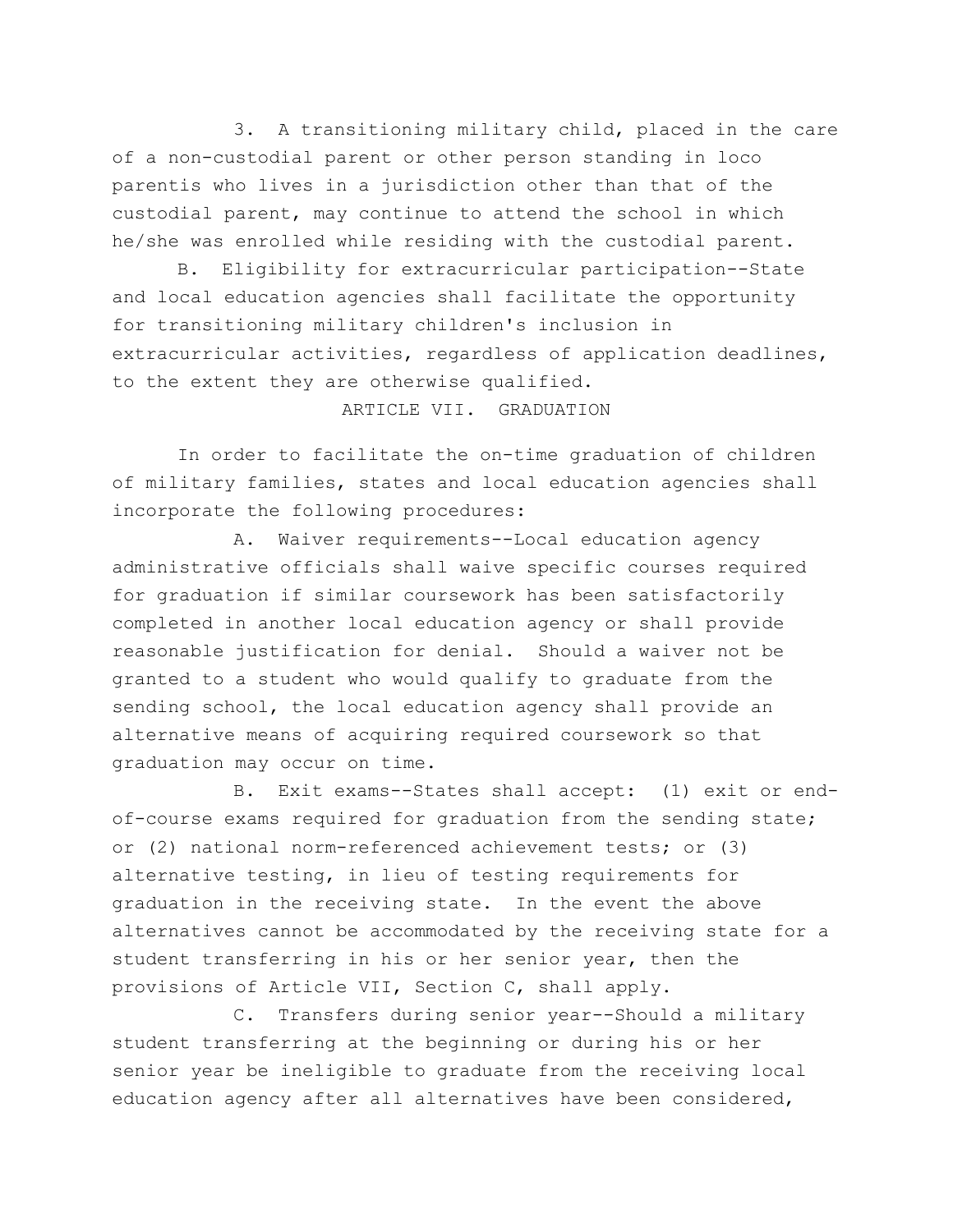the sending and receiving local education agencies shall ensure the receipt of a diploma from the sending local education agency, if the student meets the graduation requirements of the sending local education agency. In the event that one of the states in question is not a member of this compact, the member state shall use best efforts to facilitate the on-time graduation of the student in accordance with Sections A and B of this article.

The Texas commissioner of education shall adopt a passing standard on one or more national norm-referenced achievement tests for purposes of permitting a student to whom this compact applies to meet that standard as a substitute for completing a specific course or achieving a score on an assessment instrument otherwise required by this state for graduation. Each passing standard must be at least as rigorous as the applicable requirement otherwise imposed by this state for graduation, and be consistent with college readiness standards adopted under Section [28.008,](http://www.statutes.legis.state.tx.us/GetStatute.aspx?Code=ED&Value=28.008) Texas Education Code. Before adopting or revising a passing standard, the commissioner of education must consider any comments submitted by the Texas Higher Education Coordinating Board or the State Board of Education.

A passing standard adopted by the commissioner of education is available only for a student who enrolls in a public school in this state for the first time after completing the ninth grade or who reenrolls in a public school in this state at or above the 10th grade level after an absence of at least two years from the public schools of this state. Each passing standard in effect when a student first enrolls in a public high school in this state remains applicable to the student for the duration of the student's high school enrollment, regardless of any subsequent revision of the standard.

The commissioner of education may adopt rules as necessary to implement the commissioner's duties and authority under this article of the compact.

The Texas Higher Education Coordinating Board shall monitor the postsecondary educational performance in this state of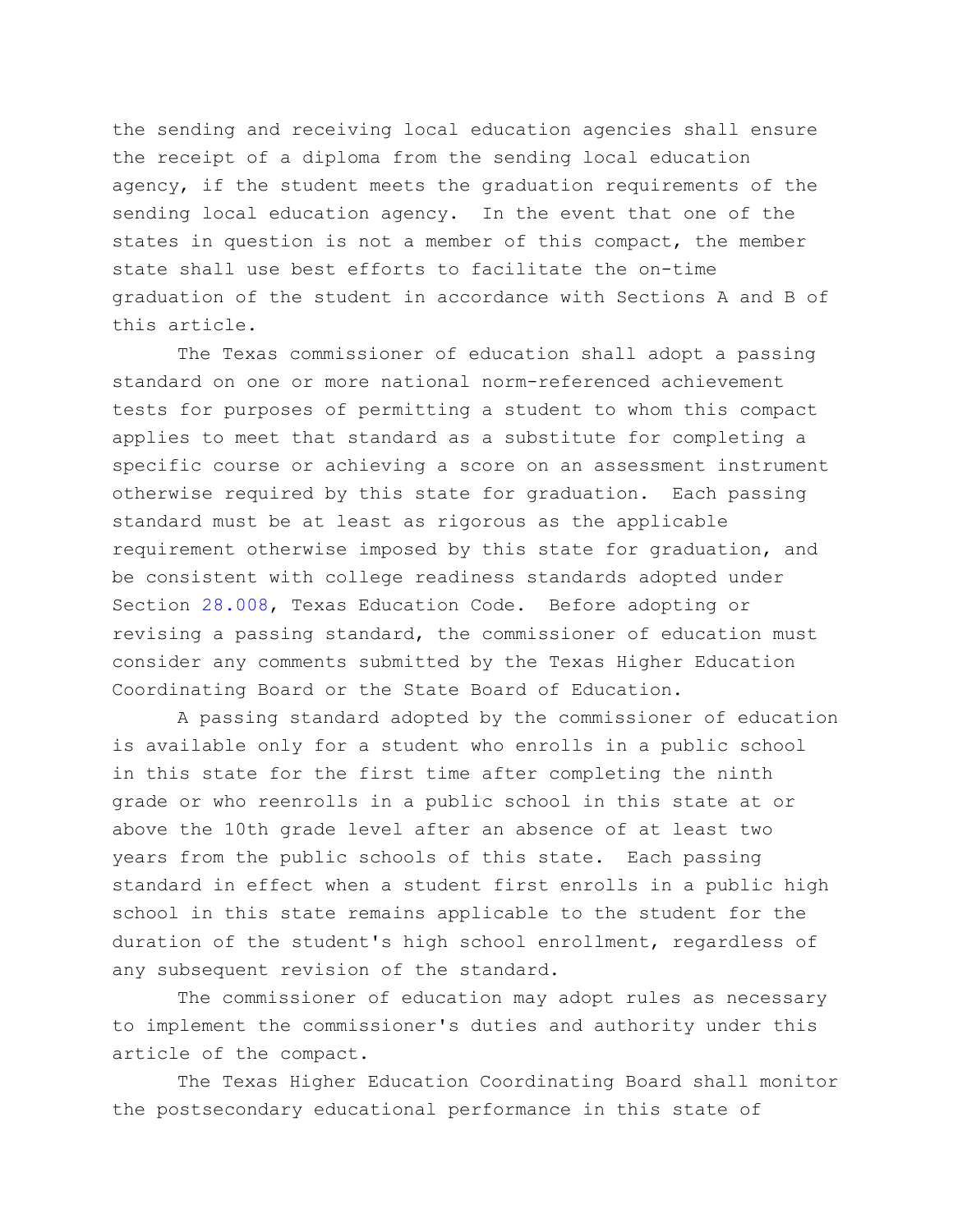students permitted to graduate in accordance with passing standards adopted by the commissioner of education for purposes of this compact. Based on the educational performance of those students in private and public institutions, the coordinating board shall make recommendations to the commissioner of education regarding appropriate revisions of the passing standards.

#### ARTICLE VIII. STATE COORDINATION

A. Each member state shall, through the creation of a State Council or use of an existing body or board, provide for the coordination among its agencies of government, local education agencies, and military installations concerning the state's participation in, and compliance with, this compact and Interstate Commission activities. While each member state may determine the membership of its own State Council, its membership must include at least: the state superintendent of education, superintendent of a school district with a high concentration of military children, representative from a military installation, one representative each from the legislative and executive branches of government, and other offices and stakeholder groups the State Council deems appropriate. A member state that does not have a school district deemed to contain a high concentration of military children may appoint a superintendent from another school district to represent local education agencies on the State Council.

B. The State Council of each member state shall appoint or designate a military family education liaison to assist military families and the state in facilitating the implementation of this compact.

C. The compact commissioner responsible for the administration and management of the state's participation in the compact shall be appointed by the governor or as otherwise determined by each member state.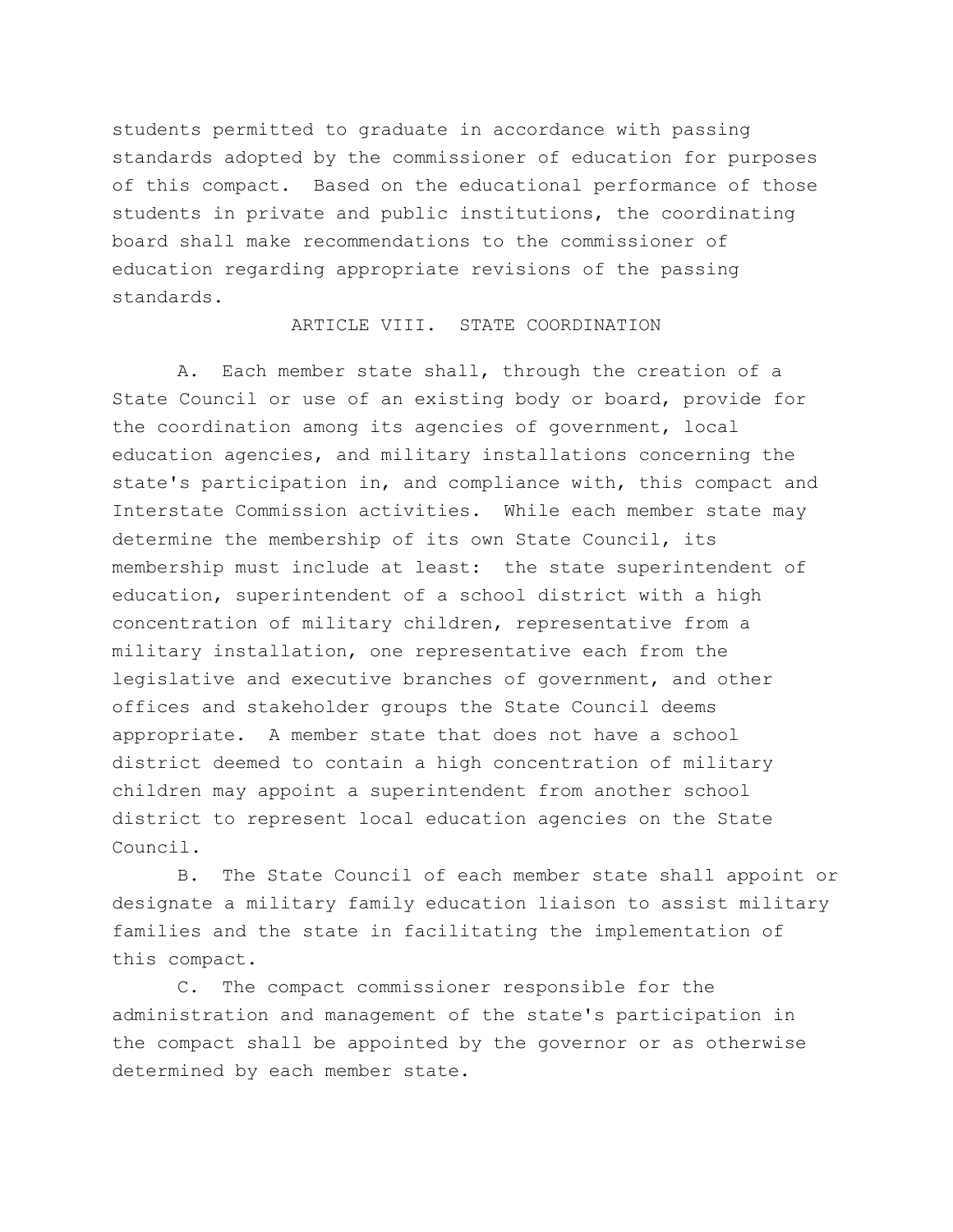D. The compact commissioner and the military family education liaison designated herein shall be ex-officio members of the State Council, unless either is already a full voting member of the State Council.

ARTICLE IX. INTERSTATE COMMISSION ON EDUCATIONAL OPPORTUNITY FOR MILITARY CHILDREN

The member states hereby create the "Interstate Commission on Educational Opportunity for Military Children." The activities of the Interstate Commission are the formation of public policy and are a discretionary state function. The Interstate Commission shall:

A. Be a body corporate and joint agency of the member states and shall have all the responsibilities, powers, and duties set forth herein, and such additional powers as may be conferred upon it by a subsequent concurrent action of the respective legislatures of the member states in accordance with the terms of this compact.

B. Consist of one Interstate Commission voting representative from each member state who shall be that state's compact commissioner.

1. Each member state represented at a meeting of the Interstate Commission is entitled to one vote.

2. A majority of the total member states shall constitute a quorum for the transaction of business, unless a larger quorum is required by the bylaws of the Interstate Commission.

3. A representative shall not delegate a vote to another member state. In the event the compact commissioner is unable to attend a meeting of the Interstate Commission, the governor or State Council may delegate voting authority to another person from their state for a specified meeting.

4. The bylaws may provide for meetings of the Interstate Commission to be conducted by telecommunication or electronic communication.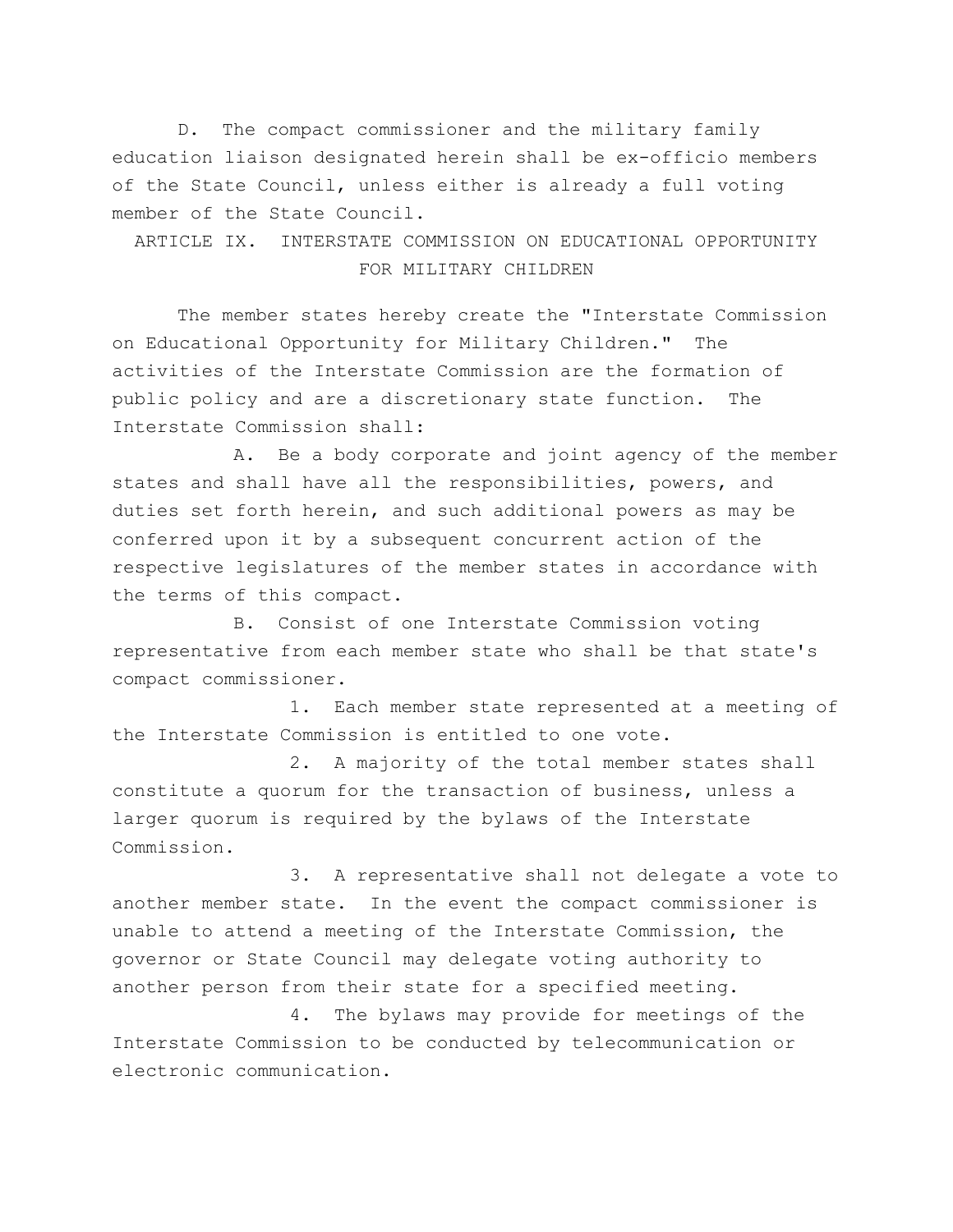C. Consist of ex-officio, non-voting representatives who are members of interested organizations. Such ex-officio members, as defined in the bylaws, may include but not be limited to, members of the representative organizations of military family advocates, local education agency officials, parent and teacher groups, the U.S. Department of Defense, the Education Commission of the States, the Interstate Agreement on the Qualification of Educational Personnel, and other interstate compacts affecting the education of children of military members.

D. Meet at least once each calendar year. The chairperson may call additional meetings and, upon the request of a simple majority of the member states, shall call additional meetings.

E. Establish an executive committee, whose members shall include the officers of the Interstate Commission and such other members of the Interstate Commission as determined by the bylaws. Members of the executive committee shall serve a one year term. Members of the executive committee shall be entitled to one vote each. The executive committee shall have the power to act on behalf of the Interstate Commission, with the exception of rulemaking, during periods when the Interstate Commission is not in session. The executive committee shall oversee the day-to-day activities of the administration of the compact including enforcement and compliance with the provisions of the compact, its bylaws and rules, and other such duties as deemed necessary. The U.S. Department of Defense shall serve as an ex-officio, non-voting member of the executive committee.

F. Establish bylaws and rules that provide for conditions and procedures under which the Interstate Commission shall make its information and official records available to the public for inspection or copying. The Interstate Commission may exempt from disclosure information or official records to the extent they would adversely affect personal privacy rights or proprietary interests.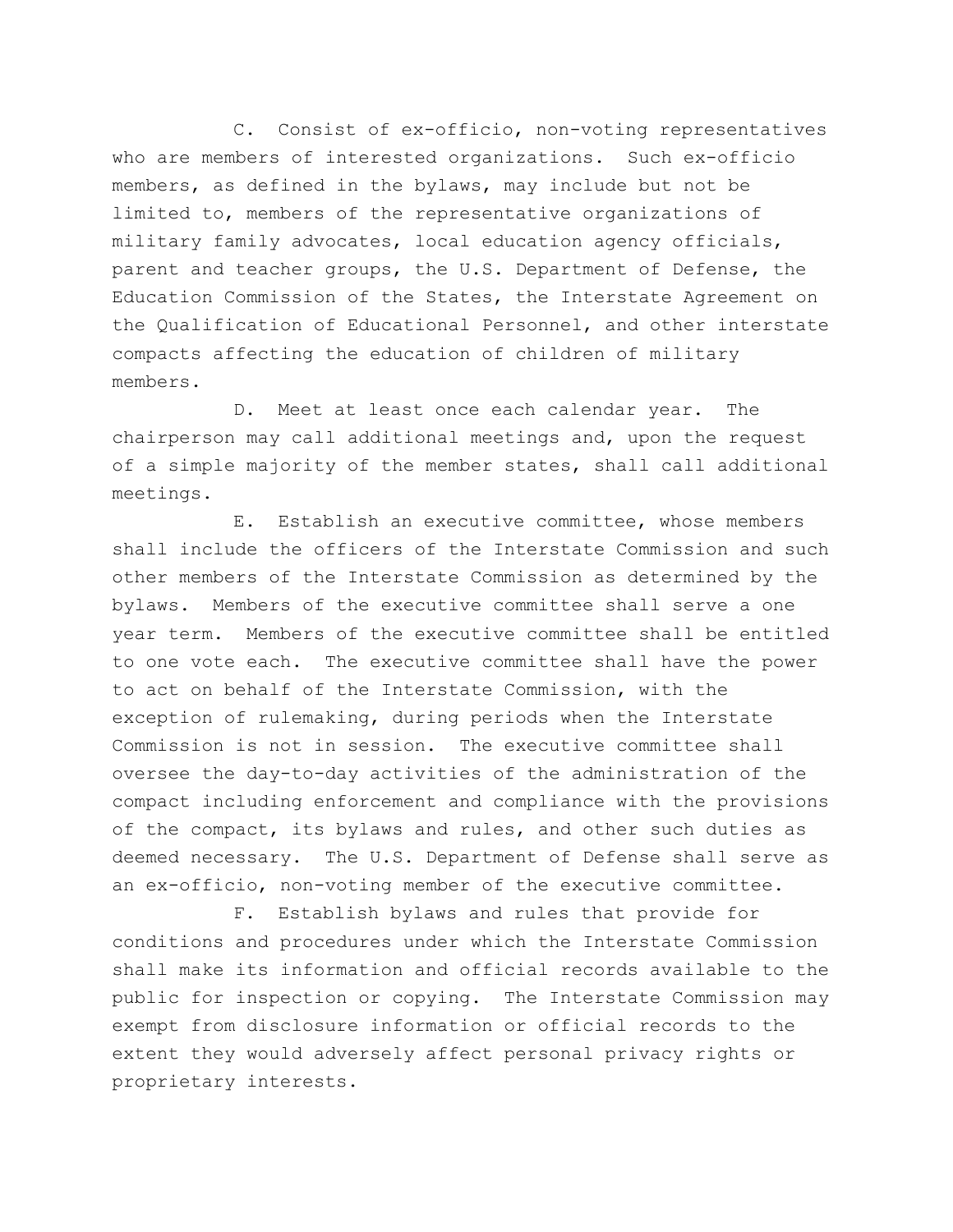G. Give public notice of all meetings and all meetings shall be open to the public, except as set forth in the rules or as otherwise provided in the compact. The Interstate Commission and its committees may close a meeting, or portion thereof, where it determines by two-thirds vote that an open meeting would be likely to:

1. Relate solely to the Interstate Commission's internal personnel practices and procedures;

2. Disclose matters specifically exempted from disclosure by federal and state statute;

3. Disclose trade secrets or commercial or financial information which is privileged or confidential;

4. Involve accusing a person of a crime, or formally censuring a person;

5. Disclose information of a personal nature where disclosure would constitute a clearly unwarranted invasion of personal privacy;

6. Disclose investigative records compiled for law enforcement purposes; or

7. Specifically relate to the Interstate Commission's participation in a civil action or other legal proceeding.

H. Shall cause its legal counsel or designee to certify that a meeting may be closed and shall reference each relevant exemptible provision for any meeting, or portion of a meeting, which is closed pursuant to this provision. The Interstate Commission shall keep minutes which shall fully and clearly describe all matters discussed in a meeting and shall provide a full and accurate summary of actions taken, and the reasons therefore, including a description of the views expressed and the record of a roll call vote. All documents considered in connection with an action shall be identified in such minutes. All minutes and documents of a closed meeting shall remain under seal, subject to release by a majority vote of the Interstate Commission.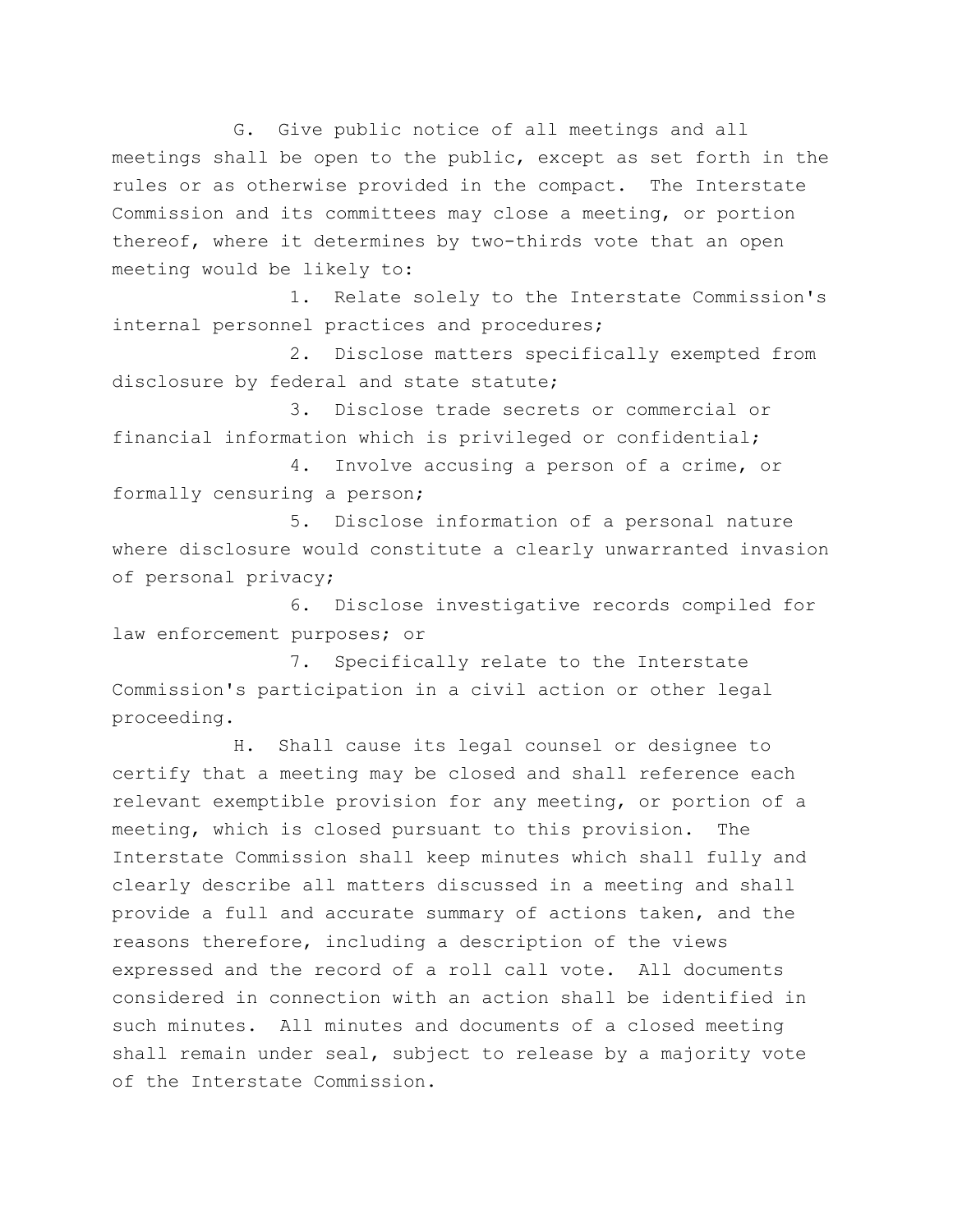I. Shall collect standardized data concerning the educational transition of the children of military families under this compact as directed through its rules which shall specify the data to be collected, the means of collection and data exchange, and reporting requirements. Such methods of data collection, exchange, and reporting shall, in so far as is reasonably possible, conform to current technology and coordinate its information functions with the appropriate custodian of records as identified in the bylaws and rules.

J. Shall create a process that permits military officials, education officials, and parents to inform the Interstate Commission if and when there are alleged violations of the compact or its rules or when issues subject to the jurisdiction of the compact or its rules are not addressed by the state or local education agency. This section shall not be construed to create a private right of action against the Interstate Commission or any member state.

ARTICLE X. POWERS AND DUTIES OF THE INTERSTATE COMMISSION

The Interstate Commission shall have the following powers:

A. To provide for dispute resolution among member states.

B. To promulgate rules and take all necessary actions to effect the goals, purposes, and obligations as enumerated in this compact. The rules shall have the force and effect of statutory law and shall be binding in the compact states to the extent and in the manner provided in this compact.

C. To issue, upon request of a member state, advisory opinions concerning the meaning or interpretation of the interstate compact, its bylaws, rules, and actions.

D. To enforce compliance with the compact provisions, the rules promulgated by the Interstate Commission, and the bylaws, using all necessary and proper means, including but not limited to the use of judicial process.

E. To establish and maintain offices which shall be located within one or more of the member states.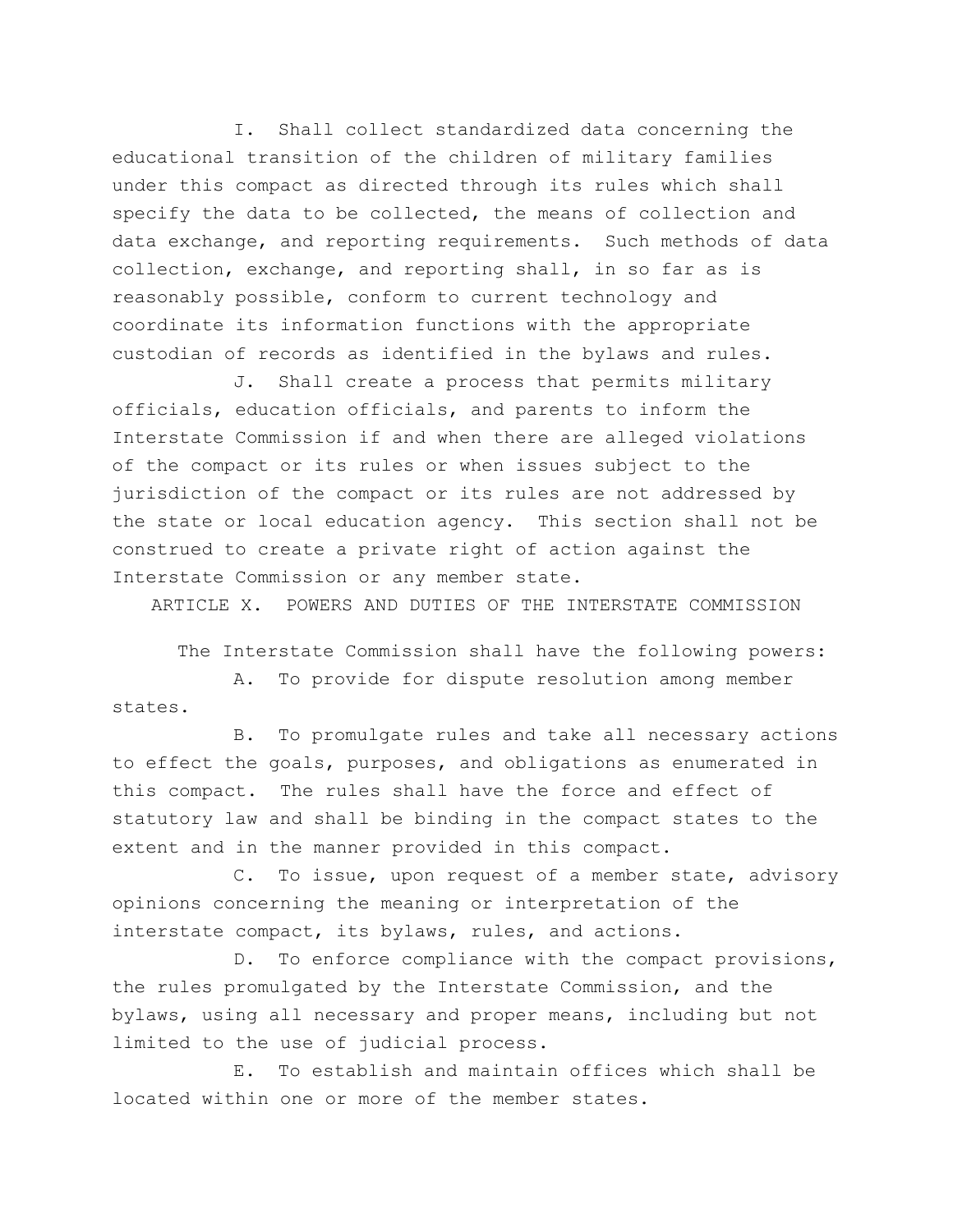F. To purchase and maintain insurance and bonds.

G. To borrow, accept, hire, or contract for services of personnel.

H. To establish and appoint committees including, but not limited to, an executive committee as required by Article IX, Section E, which shall have the power to act on behalf of the Interstate Commission in carrying out its powers and duties hereunder.

I. To elect or appoint such officers, attorneys, employees, agents, or consultants, and to fix their compensation, define their duties, and determine their qualifications; and to establish the Interstate Commission's personnel policies and programs relating to conflicts of interest, rates of compensation, and qualifications of personnel.

J. To accept any and all donations and grants of money, equipment, supplies, materials, and services, and to receive, utilize, and dispose of it.

K. To lease, purchase, accept contributions or donations of, or otherwise to own, hold, improve or use any property, real, personal, or mixed.

L. To sell, convey, mortgage, pledge, lease, exchange, abandon, or otherwise dispose of any property, real, personal or mixed.

M. To establish a budget and make expenditures.

N. To adopt a seal and bylaws governing the management and operation of the Interstate Commission.

O. To report annually to the legislatures, governors, judiciary, and state councils of the member states concerning the activities of the Interstate Commission during the preceding year. Such reports shall also include any recommendations that may have been adopted by the Interstate Commission.

P. To coordinate education, training, and public awareness regarding the compact, its implementation and operation for officials and parents involved in such activity.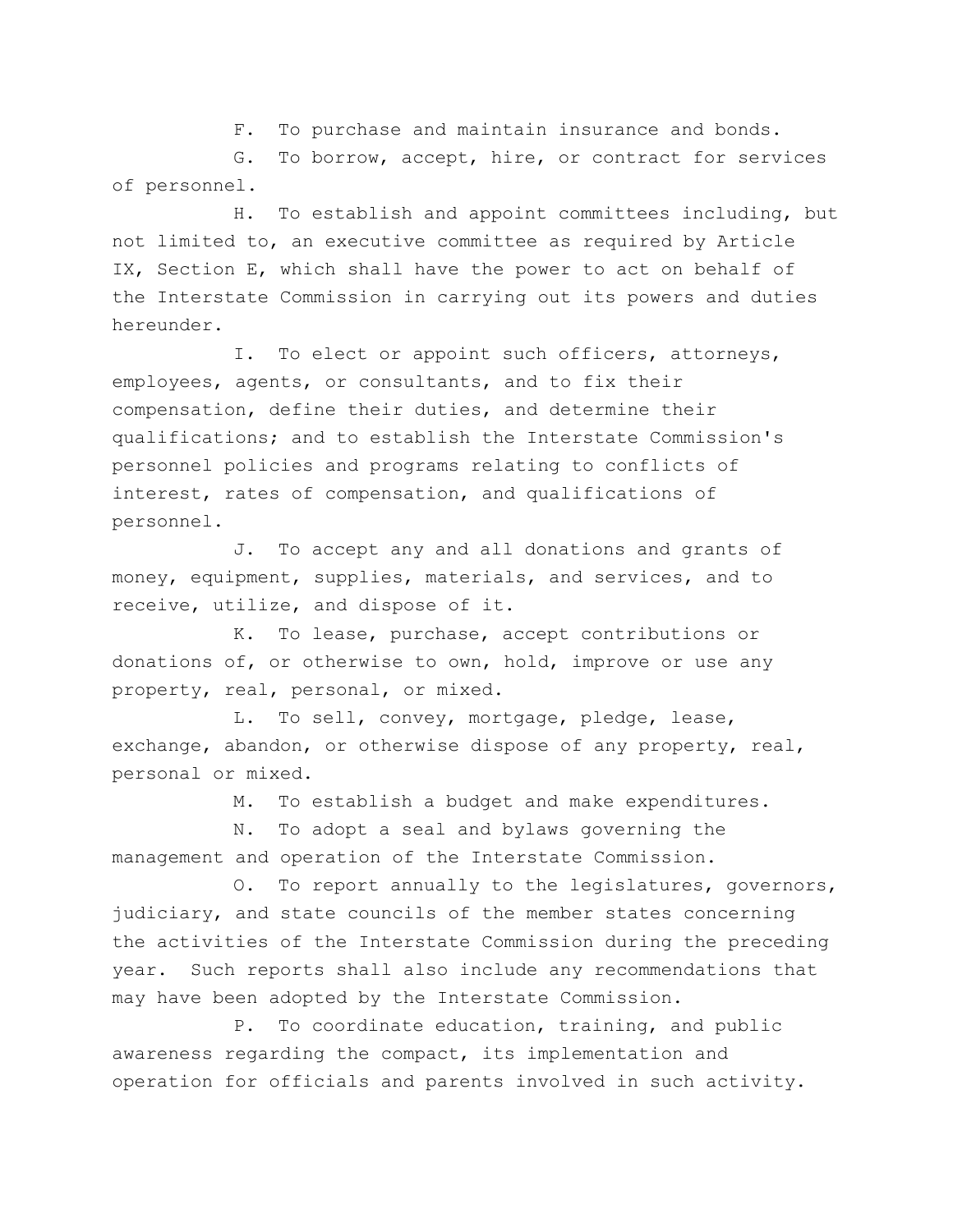Q. To establish uniform standards for the reporting, collecting, and exchanging of data.

R. To maintain corporate books and records in accordance with the bylaws.

S. To perform such functions as may be necessary or appropriate to achieve the purposes of this compact.

T. To provide for the uniform collection and sharing of information between and among member states, schools, and military families under this compact.

ARTICLE XI. ORGANIZATION AND OPERATION OF THE INTERSTATE COMMISSION

A. The Interstate Commission shall, by a majority of the members present and voting, within 12 months after the first Interstate Commission meeting, adopt bylaws to govern its conduct as may be necessary or appropriate to carry out the purposes of the compact, including, but not limited to:

1. Establishing the fiscal year of the Interstate Commission;

2. Establishing an executive committee, and such other committees as may be necessary;

3. Providing for the establishment of committees and for governing any general or specific delegation of authority or function of the Interstate Commission;

4. Providing reasonable procedures for calling and conducting meetings of the Interstate Commission, and ensuring reasonable notice of each such meeting;

5. Establishing the titles and responsibilities of the officers and staff of the Interstate Commission;

6. Providing a mechanism for concluding the operations of the Interstate Commission and the return of surplus funds that may exist upon the termination of the compact after the payment and reserving of all of its debts and obligations;

7. Providing "start-up" rules for initial administration of the compact.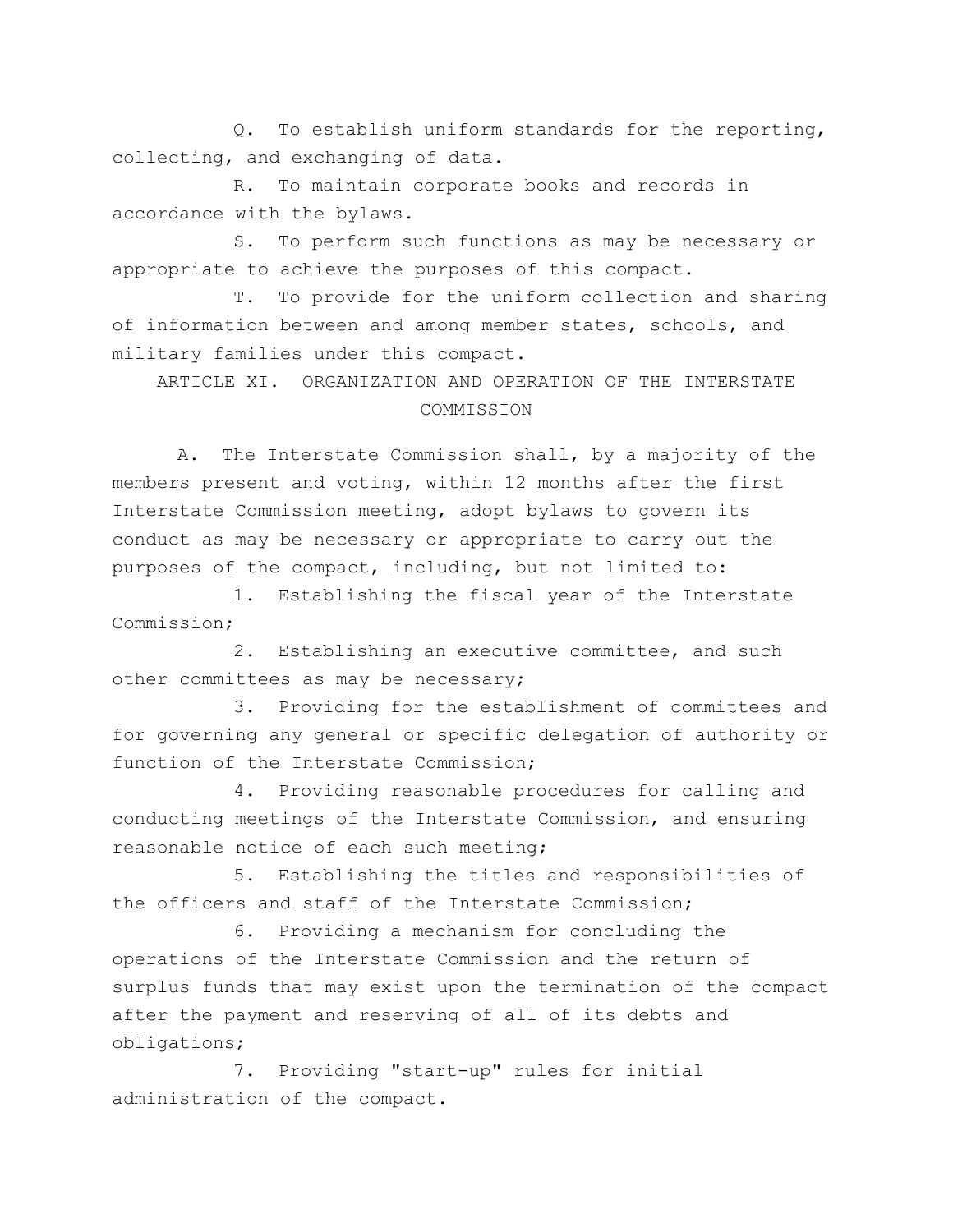B. The Interstate Commission shall, by a majority of the members, elect annually from among its members a chairperson, a vice-chairperson, and a treasurer, each of whom shall have such authority and duties as may be specified in the bylaws. The chairperson or, in the chairperson's absence or disability, the vice-chairperson, shall preside at all meetings of the Interstate Commission. The officers so elected shall serve without compensation or remuneration from the Interstate Commission; provided that, subject to the availability of budgeted funds, the officers shall be reimbursed for ordinary and necessary costs and expenses incurred by them in the performance of their responsibilities as officers of the Interstate Commission.

C. Executive Committee, Officers, and Personnel

1. The executive committee shall have such authority and duties as may be set forth in the bylaws, including but not limited to:

a. Managing the affairs of the Interstate Commission in a manner consistent with the bylaws and purposes of the Interstate Commission;

b. Overseeing an organizational structure within, and appropriate procedures for the Interstate Commission to provide for the creation of rules, operating procedures, and administrative and technical support functions; and

c. Planning, implementing, and coordinating communications and activities with other state, federal, and local government organizations in order to advance the goals of the Interstate Commission.

2. The executive committee may, subject to the approval of the Interstate Commission, appoint or retain an executive director for such period, upon such terms and conditions and for such compensation, as the Interstate Commission may deem appropriate. The executive director shall serve as secretary to the Interstate Commission, but shall not be a member of the Interstate Commission. The executive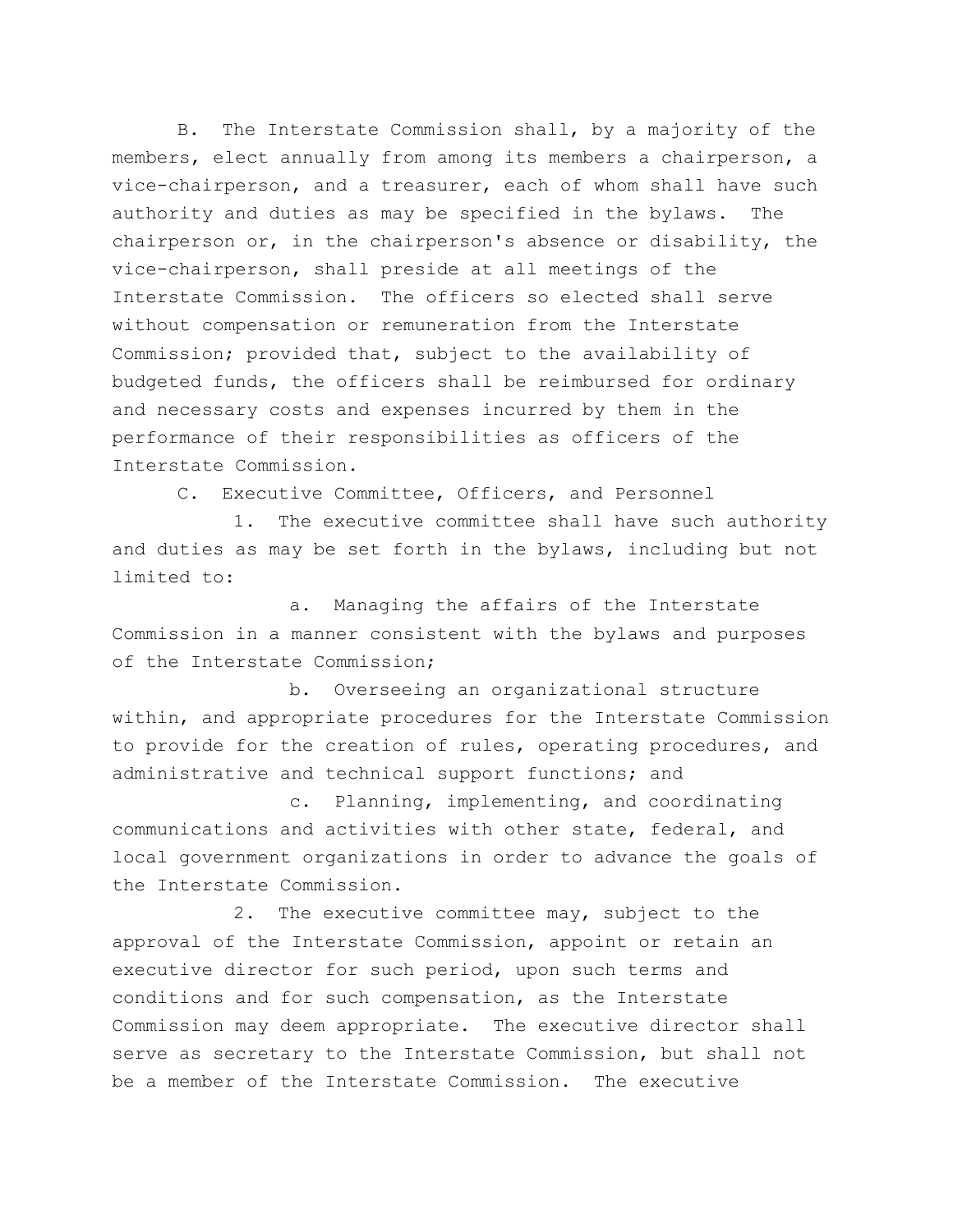director shall hire and supervise such other persons as may be authorized by the Interstate Commission.

D. The Interstate Commission's executive director and its employees shall be immune from suit and liability, either personally or in their official capacity, for a claim for damage to or loss of property or personal injury or other civil liability caused or arising out of or relating to an actual or alleged act, error, or omission that occurred, or that such person had a reasonable basis for believing occurred, within the scope of Interstate Commission employment, duties, or responsibilities; provided, that such person shall not be protected from suit or liability for damage, loss, injury, or liability caused by the intentional or wilful and wanton misconduct of such person.

1. The liability of the Interstate Commission's executive director and employees or Interstate Commission representatives, acting within the scope of such person's employment or duties for acts, errors, or omissions occurring within such person's state may not exceed the limits of liability set forth under the constitution and laws of that state for state officials, employees, and agents. The Interstate Commission is considered to be an instrumentality of the states for the purposes of any such action. Nothing in this subsection shall be construed to protect such person from suit or liability for damage, loss, injury, or liability caused by the intentional or wilful and wanton misconduct of such person.

2. The Interstate Commission shall defend the executive director and its employees and, subject to the approval of the attorney general or other appropriate legal counsel of the member state represented by an Interstate Commission representative, shall defend such Interstate Commission representative in any civil action seeking to impose liability arising out of an actual or alleged act, error, or omission that occurred within the scope of Interstate Commission employment, duties, or responsibilities, or that the defendant had a reasonable basis for believing occurred within the scope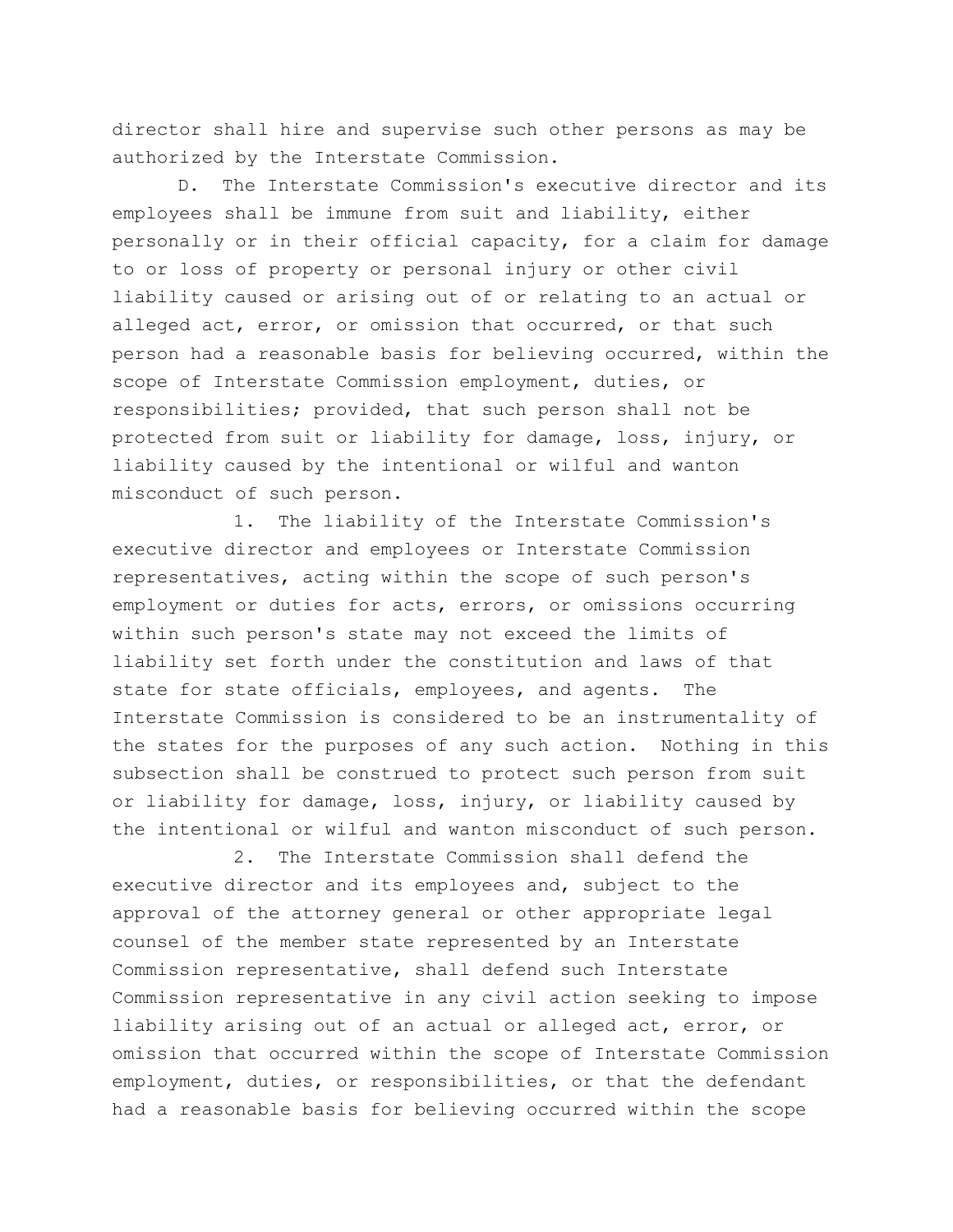of Interstate Commission employment, duties, or responsibilities, provided that the actual or alleged act, error, or omission did not result from intentional or wilful and wanton misconduct on the part of such person.

3. To the extent not covered by the state involved, the member state, or the Interstate Commission, the representatives or employees of the Interstate Commission shall be held harmless in the amount of a settlement or judgment, including attorney's fees and costs, obtained against such persons arising out of an actual or alleged act, error, or omission that occurred within the scope of Interstate Commission employment, duties, or responsibilities, or that such persons had a reasonable basis for believing occurred within the scope of Interstate Commission employment, duties, or responsibilities, provided that the actual or alleged act, error, or omission did not result from intentional or wilful and wanton misconduct on the part of such persons.

ARTICLE XII. RULEMAKING FUNCTIONS OF THE INTERSTATE COMMISSION

A. Rulemaking Authority--The Interstate Commission shall promulgate reasonable rules in order to effectively and efficiently achieve the purposes of this compact. Notwithstanding the foregoing, in the event the Interstate Commission exercises its rulemaking authority in a manner that is beyond the scope of the purposes of this Act, or the powers granted hereunder, then such an action by the Interstate Commission shall be invalid and have no force or effect.

B. Rulemaking Procedure--Rules shall be made pursuant to a rulemaking process that substantially conforms to the "Model State Administrative Procedure Act," of 1981 Act, Uniform Laws Annotated, Volume 15, page 1 (2000), as amended, as may be appropriate to the operations of the Interstate Commission.

C. Not later than thirty (30) days after a rule is promulgated, any person may file a petition for judicial review of the rule; provided, that the filing of such a petition shall not stay or otherwise prevent the rule from becoming effective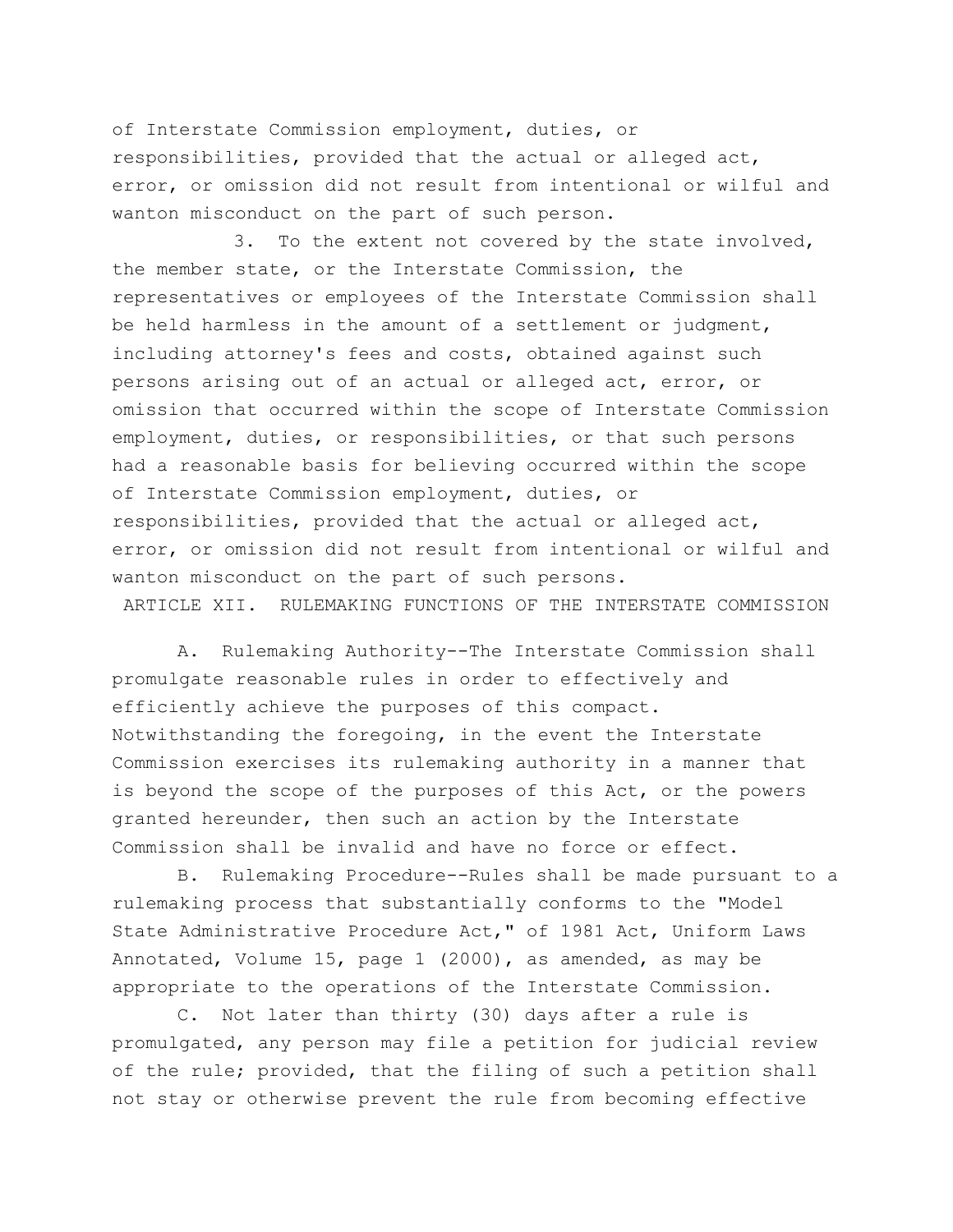unless the court finds that the petitioner has a substantial likelihood of success. The court shall give deference to the actions of the Interstate Commission consistent with applicable law and shall not find the rule to be unlawful if the rule represents a reasonable exercise of the Interstate Commission's authority.

D. If a majority of the legislatures of the compacting states rejects a rule by enactment of a statute or resolution in the same manner used to adopt the compact, then such rule shall have no further force and effect in any compacting state.

ARTICLE XIII. OVERSIGHT, ENFORCEMENT, AND DISPUTE RESOLUTION

A. Oversight

1. The executive, legislative, and judicial branches of state government in each member state shall enforce this compact and shall take all actions necessary and appropriate to effectuate the compact's purposes and intent. The provisions of this compact and the rules promulgated hereunder shall have standing as statutory law.

2. All courts shall take judicial notice of the compact and the rules in any judicial or administrative proceeding in a member state pertaining to the subject matter of this compact which may affect the powers, responsibilities, or actions of the Interstate Commission.

3. The Interstate Commission shall be entitled to receive all service of process in any such proceeding, and shall have standing to intervene in the proceeding for all purposes. Failure to provide service of process to the Interstate Commission shall render a judgment or order void as to the Interstate Commission, this compact, or promulgated rules.

B. Default, Technical Assistance, Suspension, and Termination--If the Interstate Commission determines that a member state has defaulted in the performance of its obligations or responsibilities under this compact, or the bylaws or promulgated rules, the Interstate Commission shall: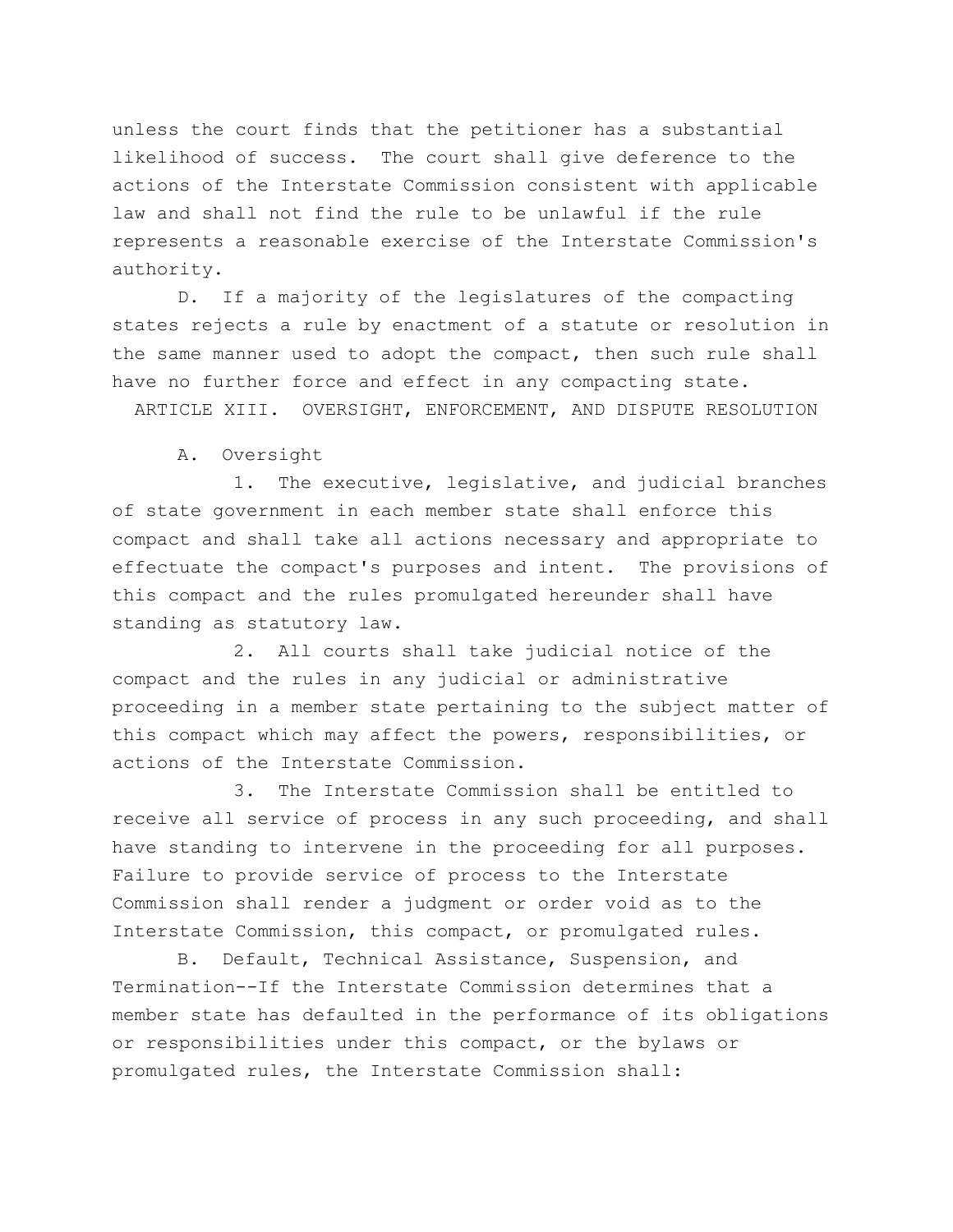1. Provide written notice to the defaulting state and other member states, of the nature of the default, the means of curing the default and any action taken by the Interstate Commission. The Interstate Commission shall specify the conditions by which the defaulting state must cure its default.

2. Provide remedial training and specific technical assistance regarding the default.

3. If the defaulting state fails to cure the default, the defaulting state shall be terminated from the compact upon an affirmative vote of a majority of the member states and all rights, privileges, and benefits conferred by this compact shall be terminated from the effective date of termination. A cure of the default does not relieve the offending state of obligations or liabilities incurred during the period of the default.

4. Suspension or termination of membership in the compact shall be imposed only after all other means of securing compliance have been exhausted. Notice of intent to suspend or terminate shall be given by the Interstate Commission to the governor, the majority and minority leaders of the defaulting state's legislature, and each of the member states.

5. The state which has been suspended or terminated is responsible for all assessments, obligations, and liabilities incurred through the effective date of suspension or termination including obligations, the performance of which extends beyond the effective date of suspension or termination.

6. The Interstate Commission shall not bear any costs relating to any state that has been found to be in default or which has been suspended or terminated from the compact, unless otherwise mutually agreed upon in writing between the Interstate Commission and the defaulting state.

7. The defaulting state may appeal the action of the Interstate Commission by petitioning the U.S. District Court for the District of Columbia or the federal district where the Interstate Commission has its principal offices. The prevailing party shall be awarded all costs of such litigation including reasonable attorney's fees.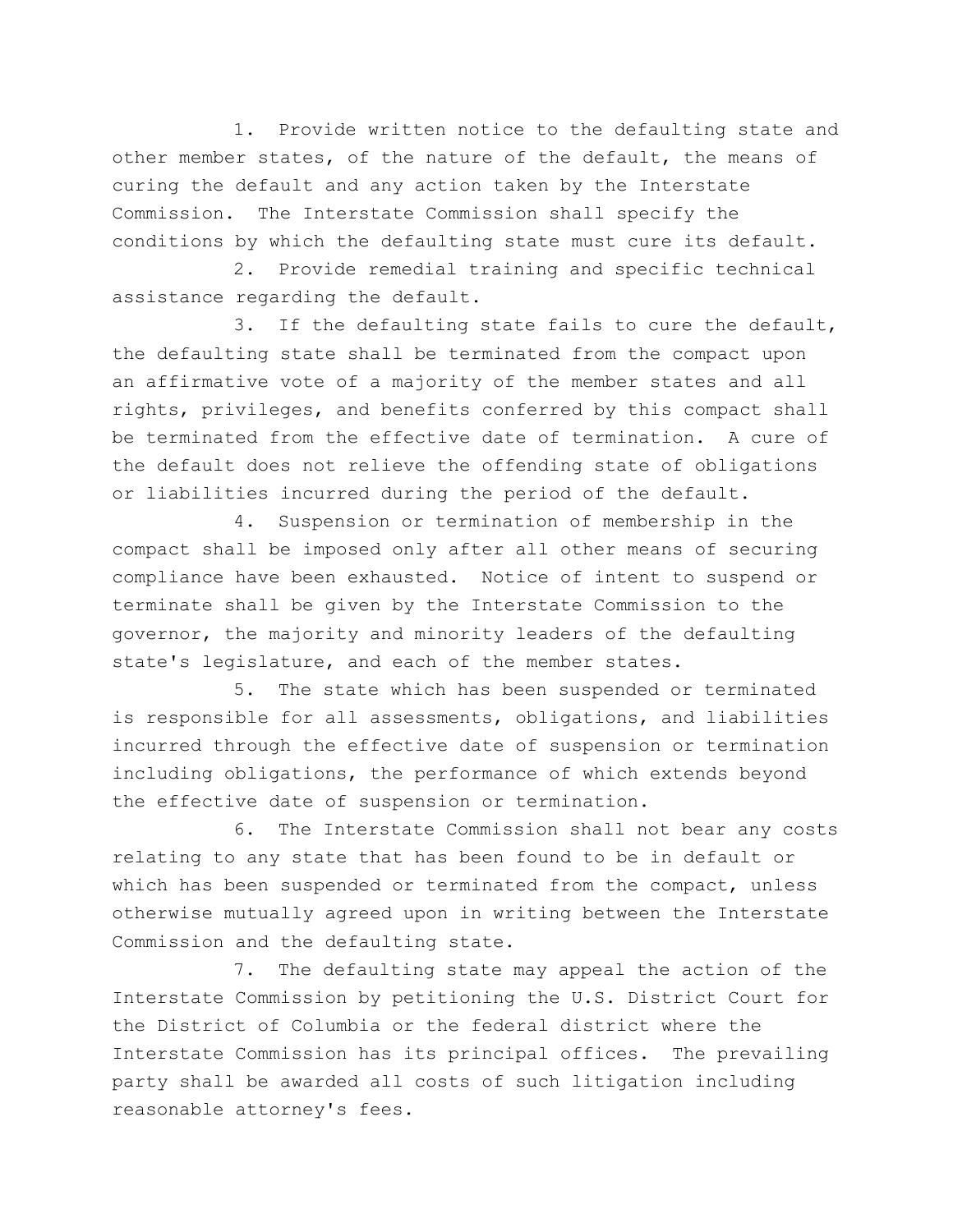## C. Dispute Resolution

1. The Interstate Commission shall attempt, upon the request of a member state, to resolve disputes which are subject to the compact and which may arise among member states and between member and non-member states.

2. The Interstate Commission shall promulgate a rule providing for both mediation and binding dispute resolution for disputes as appropriate.

D. Enforcement

1. The Interstate Commission, in the reasonable exercise of its discretion, shall enforce the provisions and rules of this compact.

2. The Interstate Commission may, by majority vote of the members, initiate legal action in the U.S. District Court for the District of Columbia or, at the discretion of the Interstate Commission, in the federal district where the Interstate Commission has its principal offices, to enforce compliance with the provisions of the compact, its promulgated rules and bylaws, against a member state in default. The relief sought may include both injunctive relief and damages. In the event judicial enforcement is necessary, the prevailing party shall be awarded all costs of such litigation including reasonable attorney's fees.

3. The remedies herein shall not be the exclusive remedies of the Interstate Commission. The Interstate Commission may avail itself of any other remedies available under state law or the regulation of a profession.

ARTICLE XIV. FINANCING OF THE INTERSTATE COMMISSION

A. The Interstate Commission shall pay, or provide for the payment of the reasonable expenses of its establishment, organization, and ongoing activities.

B. The Interstate Commission may levy on and collect an annual assessment from each member state to cover the cost of the operations and activities of the Interstate Commission and its staff, which must be in a total amount sufficient to cover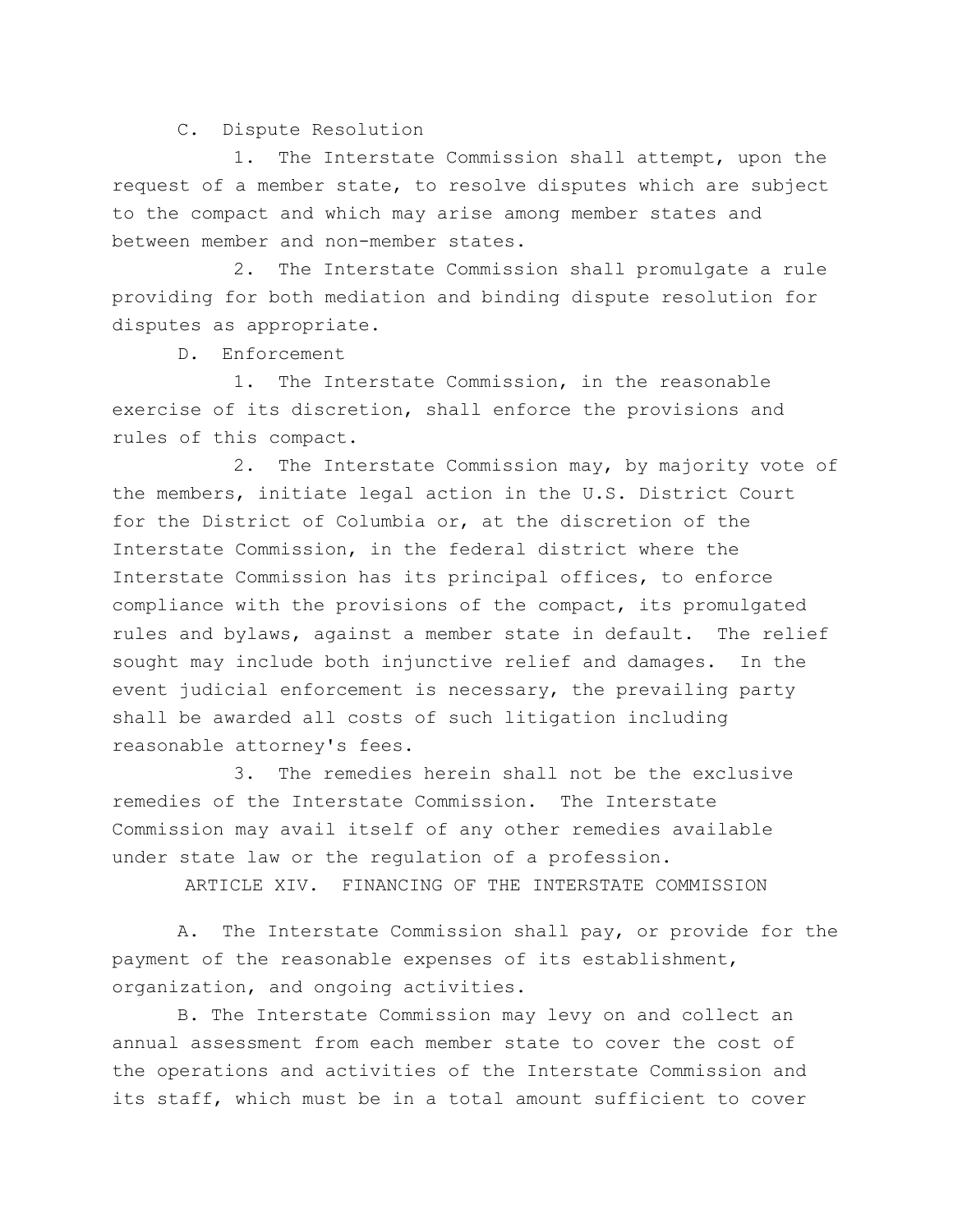the Interstate Commission's annual budget as approved each year. The aggregate annual assessment amount shall be allocated based upon a formula to be determined by the Interstate Commission, which shall promulgate a rule binding upon all member states.

C. The Interstate Commission shall not incur obligations of any kind prior to securing the funds adequate to meet the same; nor shall the Interstate Commission pledge the credit of any of the member states, except by and with the authority of the member state.

D. The Interstate Commission shall keep accurate accounts of all receipts and disbursements. The receipts and disbursements of the Interstate Commission shall be subject to the audit and accounting procedures established under its bylaws. However, all receipts and disbursements of funds handled by the Interstate Commission shall be audited yearly by a certified or licensed public accountant and the report of the audit shall be included in and become part of the annual report of the Interstate Commission.

ARTICLE XV. MEMBER STATES, EFFECTIVE DATE, AND AMENDMENT

A. Any state is eligible to become a member state.

B. The compact shall become effective and binding upon legislative enactment of the compact into law by no less than ten (10) of the states. The effective date shall be no earlier than December 1, 2007. Thereafter it shall become effective and binding as to any other member state upon enactment of the compact into law by that state. The governors of non-member states or their designees shall be invited to participate in the activities of the Interstate Commission on a non-voting basis prior to adoption of the compact by all states.

C. The Interstate Commission may propose amendments to the compact for enactment by the member states. No amendment shall become effective and binding upon the Interstate Commission and the member states unless and until it is enacted into law by unanimous consent of the member states.

ARTICLE XVI. WITHDRAWAL AND DISSOLUTION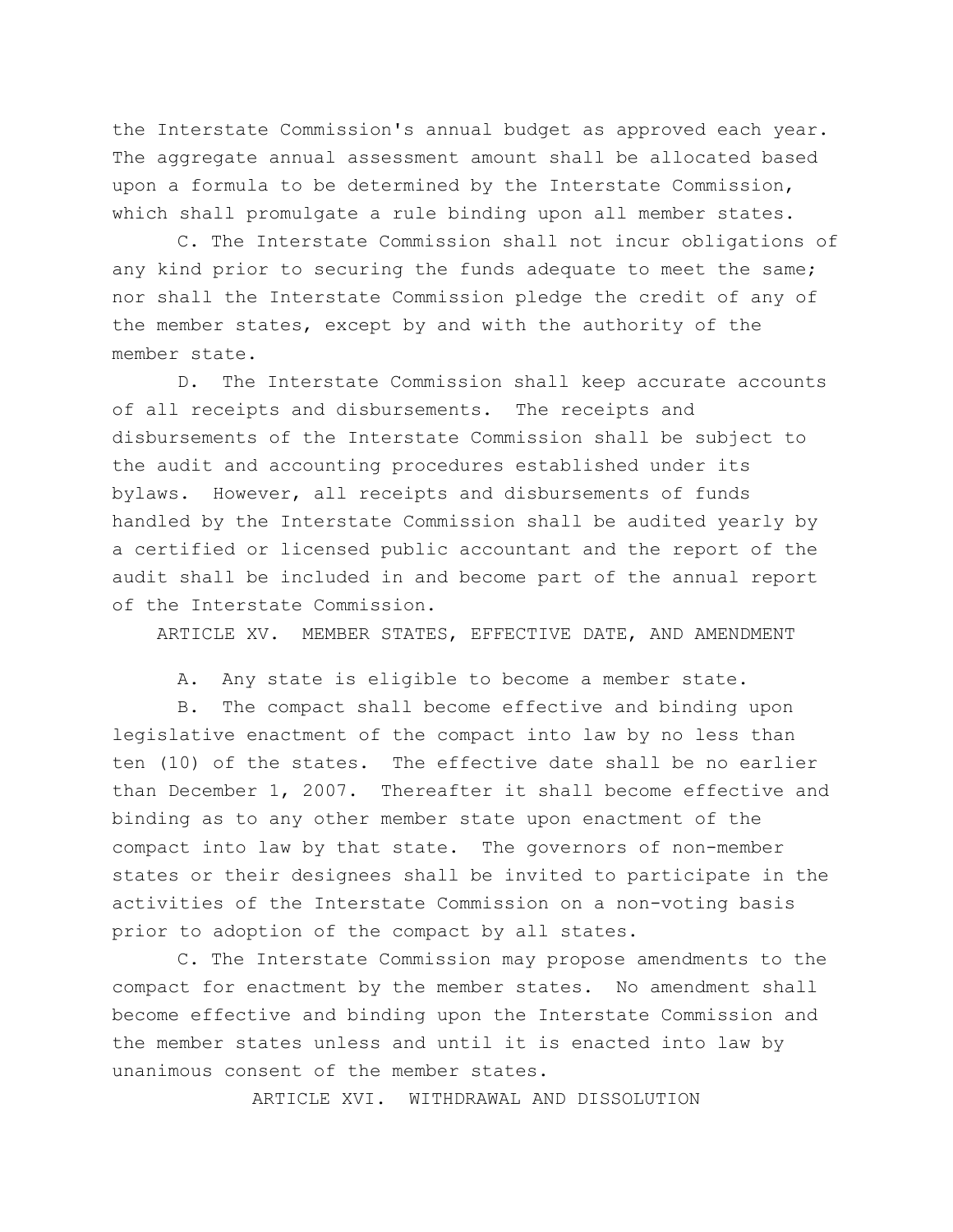## A. Withdrawal

1. Once effective, the compact shall continue in force and remain binding upon each and every member state; provided that a member state may withdraw from the compact by specifically repealing the statute which enacted the compact into law.

2. Withdrawal from this compact shall be by the enactment of a statute repealing the same, but shall not take effect until one (1) year after the effective date of such statute and until written notice of the withdrawal has been given by the withdrawing state to the governor of each other member jurisdiction.

3. The withdrawing state shall immediately notify the chairperson of the Interstate Commission in writing upon the introduction of legislation repealing this compact in the withdrawing state. The Interstate Commission shall notify the other member states of the withdrawing state's intent to withdraw within sixty (60) days of its receipt thereof.

4. The withdrawing state is responsible for all assessments, obligations, and liabilities incurred through the effective date of withdrawal, including obligations, the performance of which extend beyond the effective date of withdrawal.

5. Reinstatement following withdrawal of a member state shall occur upon the withdrawing state reenacting the compact or upon such later date as determined by the Interstate Commission.

B. Dissolution of Compact

1. This compact shall dissolve effective upon the date of the withdrawal or default of the member state which reduces the membership in the compact to one (1) member state.

2. Upon the dissolution of this compact, the compact becomes null and void and shall be of no further force or effect, and the business and affairs of the Interstate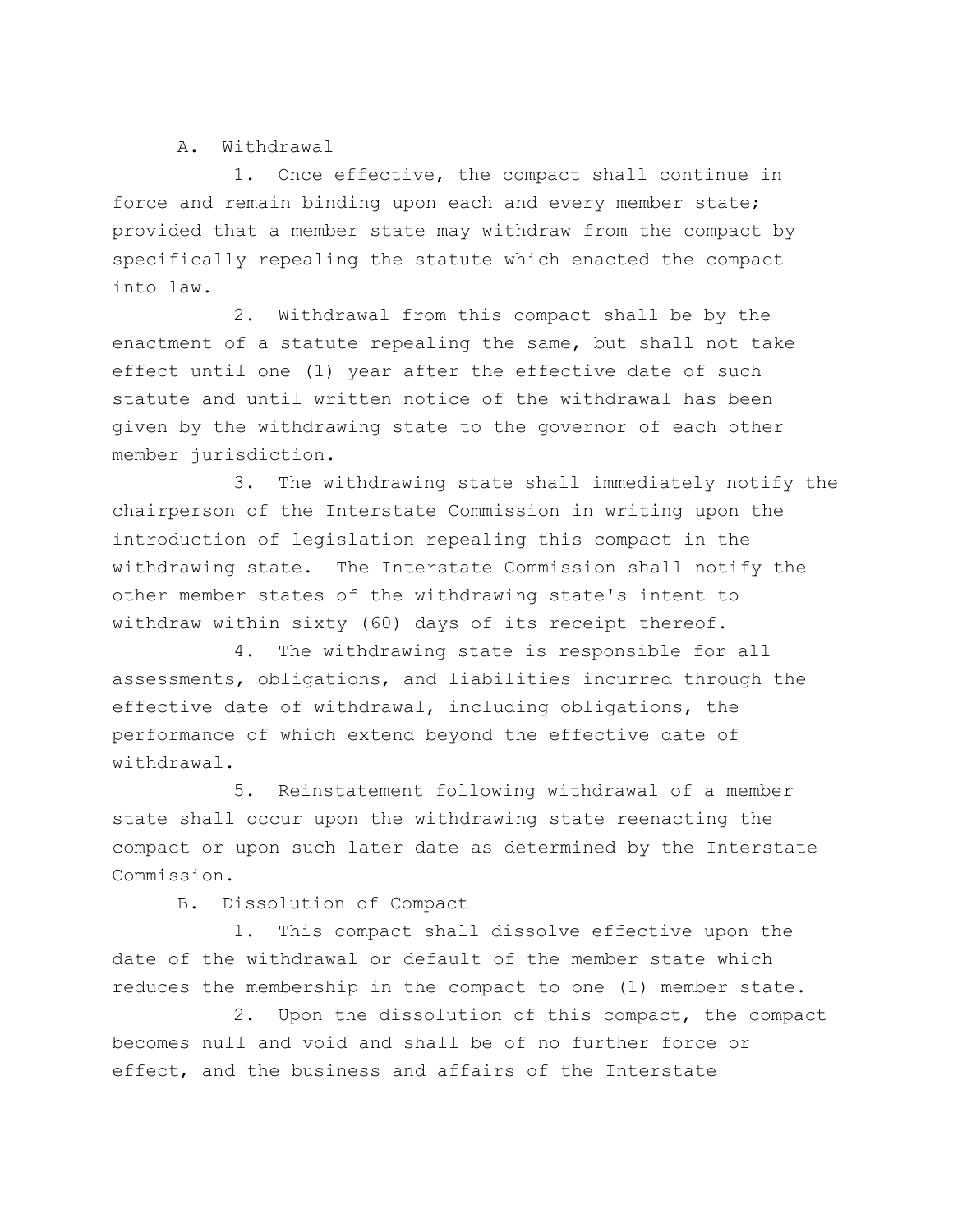Commission shall be concluded and surplus funds shall be distributed in accordance with the bylaws.

ARTICLE XVII. SEVERABILITY AND CONSTRUCTION

A. The provisions of this compact shall be severable, and if any phrase, clause, sentence, or provision is deemed unenforceable, the remaining provisions of the compact shall be enforceable.

B. The provisions of this compact shall be liberally construed to effectuate its purposes.

C. Nothing in this compact shall be construed to prohibit the applicability of other interstate compacts to which the states are members.

ARTICLE XVIII. BINDING EFFECT OF COMPACT AND OTHER LAWS

A. Other Laws

1. Nothing herein prevents the enforcement of any other law of a member state that is not inconsistent with this compact.

2. All member states' laws conflicting with this compact are superseded to the extent of the conflict.

B. Binding Effect of the Compact

1. All lawful actions of the Interstate Commission, including all rules and bylaws promulgated by the Interstate Commission, are binding upon the member states.

2. All agreements between the Interstate Commission and the member states are binding in accordance with their terms.

3. In the event any provision of this compact exceeds the constitutional limits imposed on the legislature of any member state, such provision shall be ineffective to the extent of the conflict with the constitutional provision in question in that member state.

Added by Acts 2009, 81st Leg., R.S., Ch. 8 (S.B. [90\)](http://www.legis.state.tx.us/tlodocs/81R/billtext/html/SB00090F.HTM), Sec. 1, eff. May 5, 2009.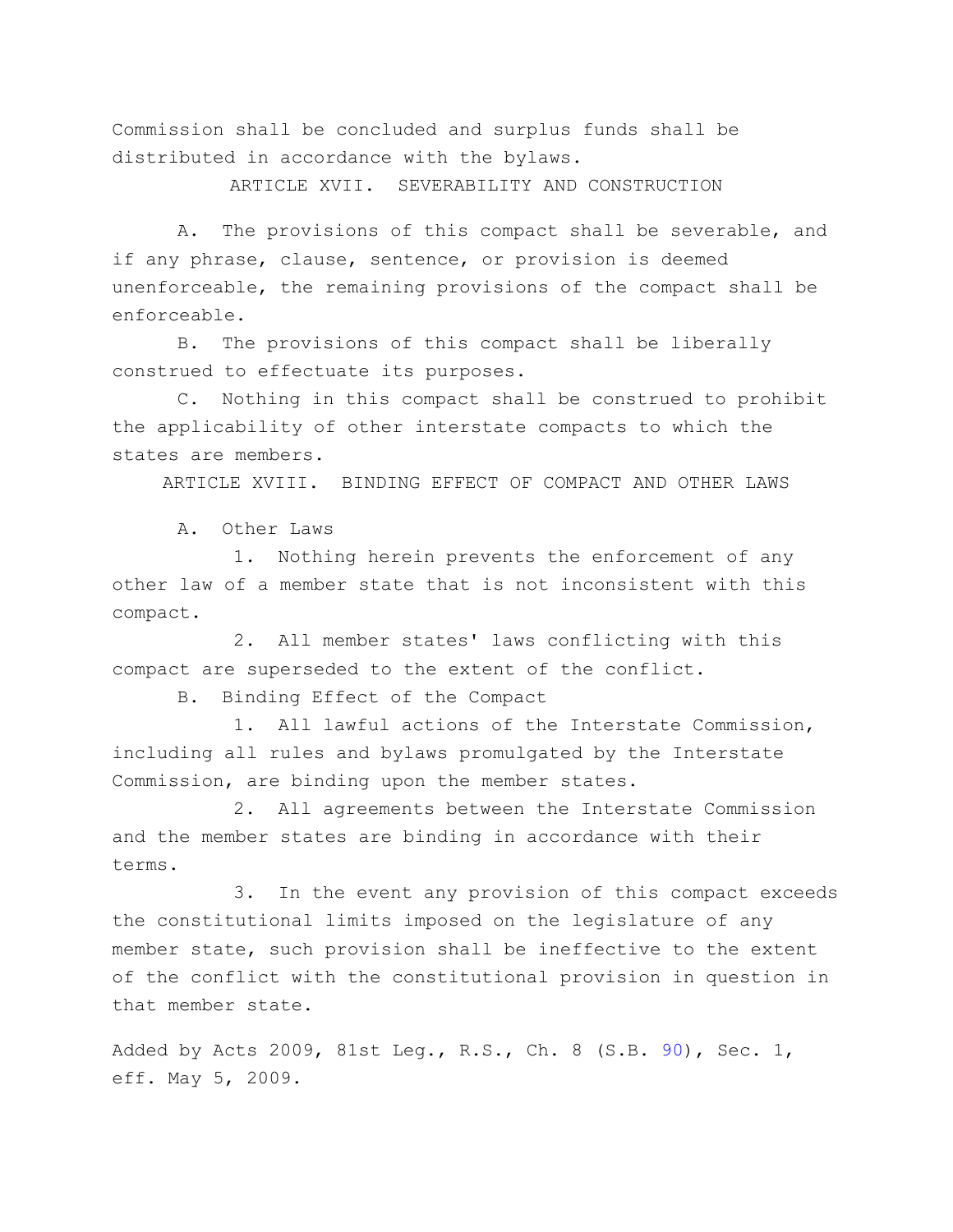Sec. 162.003. EFFECT ON TEXAS LAWS. If the laws of this state conflict with the compact or a rule adopted under that compact, the compact or rule controls, except that if a conflict exists between the compact or rule and the Texas Constitution, as determined by the courts of this state, the Texas Constitution controls.

Added by Acts 2009, 81st Leg., R.S., Ch. 8 (S.B. [90\)](http://www.legis.state.tx.us/tlodocs/81R/billtext/html/SB00090F.HTM), Sec. 1, eff. May 5, 2009.

Sec. 162.004. COMPACT COMMISSIONER. (a) The governor shall appoint a compact commissioner to be responsible for administration and management of this state's participation in the compact.

(b) If the compact commissioner is unable to attend a specific meeting of the Interstate Commission created under the compact, the governor shall delegate voting authority for that meeting to another individual from this state.

(c) The compact commissioner serves at the will of the governor.

Added by Acts 2009, 81st Leg., R.S., Ch. 8 (S.B. [90\)](http://www.legis.state.tx.us/tlodocs/81R/billtext/html/SB00090F.HTM), Sec. 1, eff. May 5, 2009.

Sec. 162.005. STATE COORDINATION. (a) The Texas Education Agency shall provide for coordination among state agencies, school districts, and military installations concerning this state's participation in and compliance with the compact and compact activities, as required by Article VIII of the compact.

(b) To the extent that the compact requires or authorizes a State Council created in accordance with Article VIII of the compact to perform a duty or function, the Texas Education Agency or the commissioner of education, as appropriate, shall perform that duty or function.